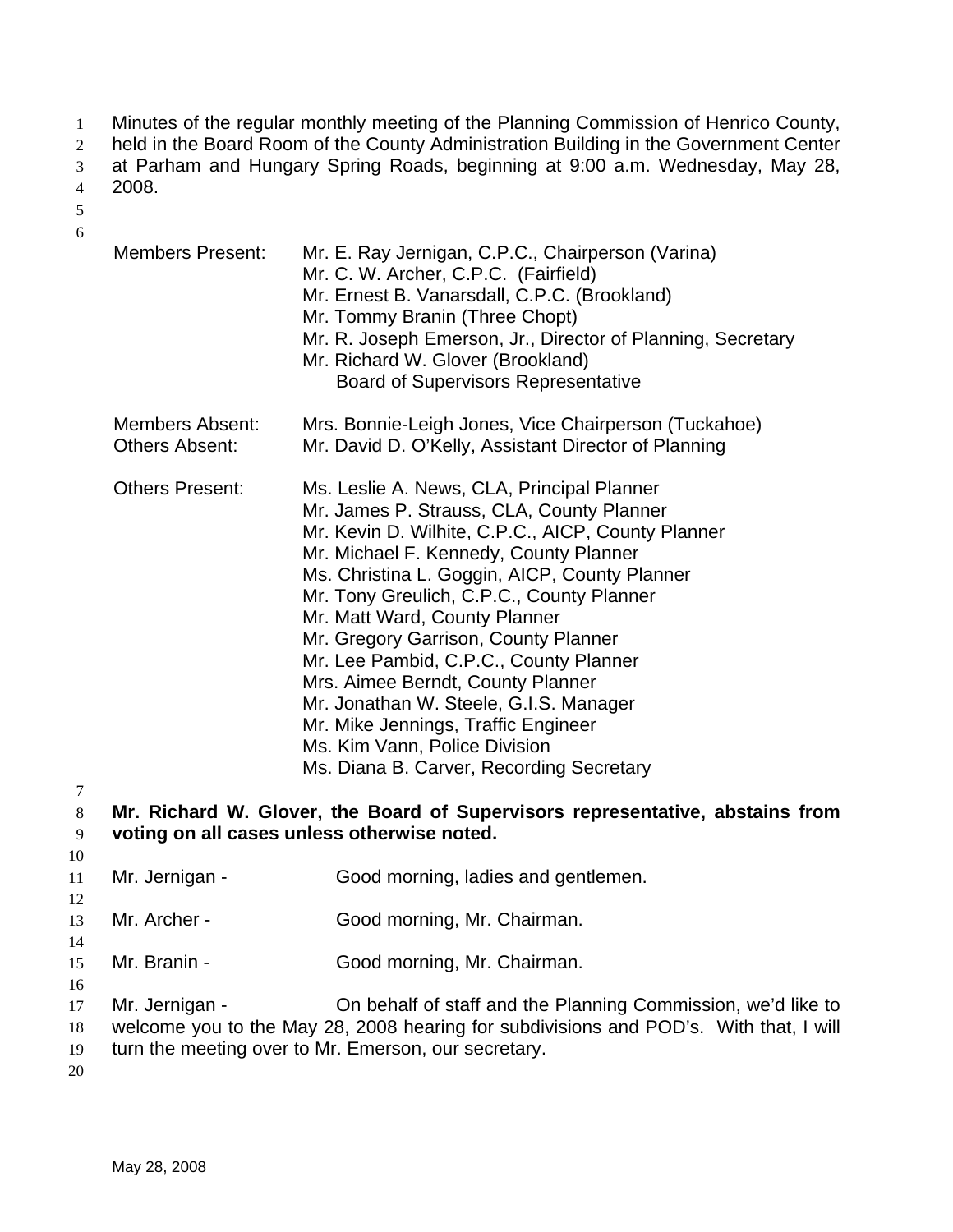Mr. Emerson - Thank you, Mr. Chairman. The first item on your agenda today is the requests for deferrals and withdrawals. Those will be handled by Ms. Leslie News. 21 22 23

24

25 Mr. Jernigan - Good morning, Ms. News.

26

27 28 29 30 Ms. News - Good morning, Mr. Chairman, members of the Commission. We have three requests for deferrals on our agenda this morning. The first is found on page 8 of your agenda and is located in the Brookland District. This is POD-32-08, Wallace Gymnasium. The applicant has requested a deferral until the June 25, 2008

- 31 meeting.
- 32 33

## **PLAN OF DEVELOPMENT**

34

POD-32-08 Wallace Gymnasium – 2206 Westwood Avenue **Engineering Design Associates for BCW 45th, LLC and Gordon Construction, Inc.:** Request for approval of a plan of development, as required by Chapter 24, Section 24-106 of the Henrico County Code, to construct a onestory, 22,220 square foot **private** basketball gymnasium. The 3.24-acre site is located on the north line of Westwood Avenue at the intersection with Westwood Trail on parcel 779-735-7361. The zoning is M-2, General Industrial District. County water and City sewer. **(Brookland)** 

35

38

36 37 Mr. Jernigan - Is there any opposition to the deferral of POD-32-08, Wallace Gymnasium? There is no opposition.

- 39 40 Mr. Vanarsdall - With that, I move POD-32-08, Wallace Gymnasium, be deferred to June 25, 2008, at the applicant's request.
- 41 42

43

Mr. Archer - Second.

44 45 Mr. Jernigan - **Motion by Mr. Vanarsdall, seconded by Mr. Archer. All in** favor say aye. All opposed say no. The ayes have it; the motion passes.

46

49

47 48 At the request of the applicant, the Planning Commission deferred POD-32-08, Wallace Gymnasium, to its June 25, 2008 meeting.

50 51 52 53 Ms. News - The next item is found on page 11 of your agenda, and is located in the Three Chopt District. This is POD-21-08, the architecturals for Towne Center West, Apartments over Retail. The applicant has requested a deferral to the June 25, 2008 meeting.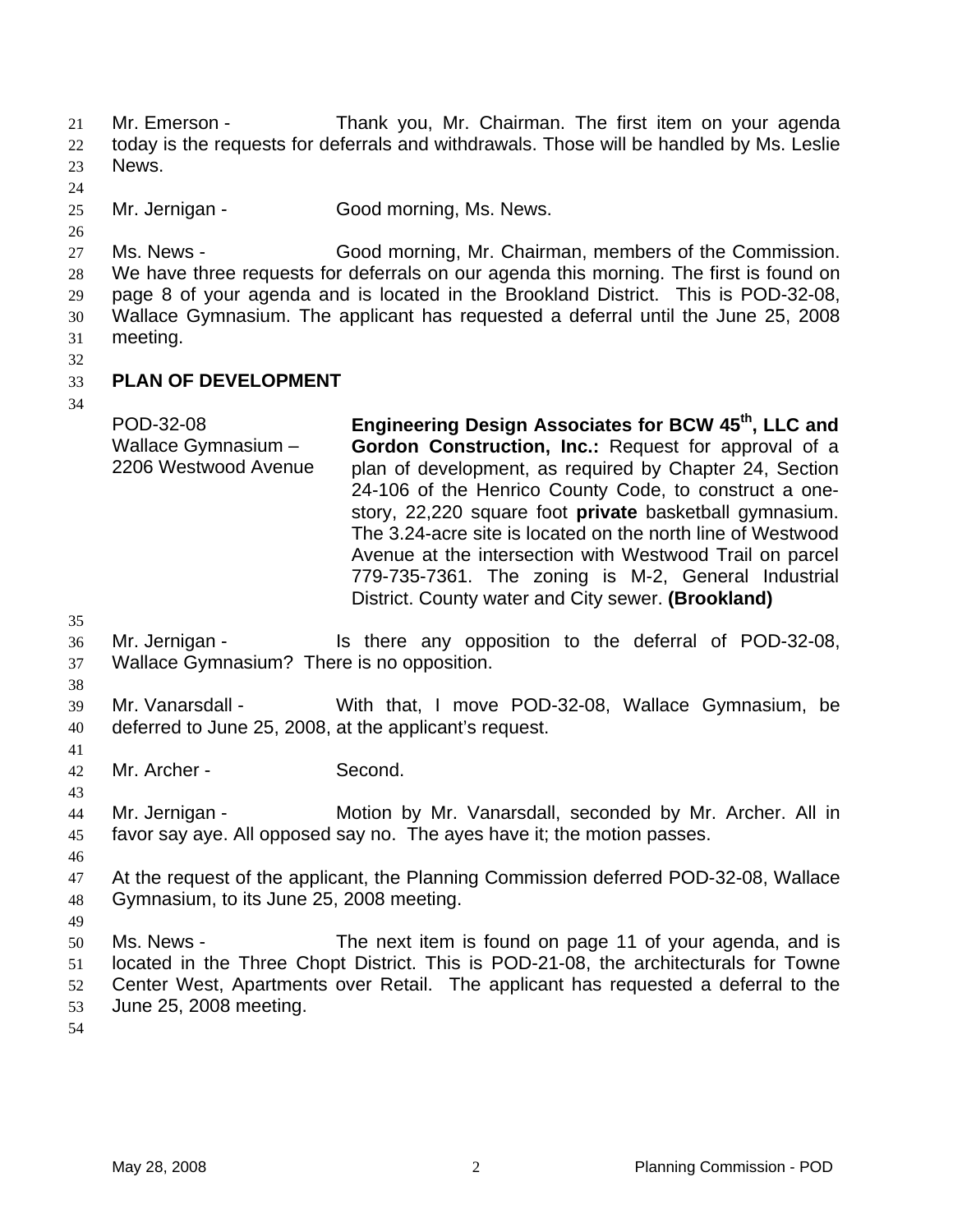## 55 **PLAN OF DEVELOPMENT ARCHITECTURALS**

#### 56 *(Deferred from the April 23, 2008 Meeting)*

57

| 58                         | POD-21-08<br>Towne Center West -<br>Apartments over Retail -<br>W. Broad Street | <b>Timmons Group for Towne Center West, LLC: Request</b><br>for approval of a plan of development, as required by<br>Chapter 24, Section 24-106 of the Henrico County Code,<br>to construct a five-story, mixed-use building with 25,400<br>square feet of retail/restaurant space and 72 apartment<br>units with a 3,115 square foot clubhouse. The 4.85-acre<br>site is located at the northwest intersection of W. Broad<br>Street (U.S. Route 250) and Towne Center West<br>Boulevard (private) on part of parcel 734-764-9340. The<br>zoning is R-6C, General Residence District (Conditional)<br>and WBSO, West Broad Street Overlay District. County<br>water and sewer. (Three Chopt) |
|----------------------------|---------------------------------------------------------------------------------|-----------------------------------------------------------------------------------------------------------------------------------------------------------------------------------------------------------------------------------------------------------------------------------------------------------------------------------------------------------------------------------------------------------------------------------------------------------------------------------------------------------------------------------------------------------------------------------------------------------------------------------------------------------------------------------------------|
| 59<br>60                   | Mr. Jernigan -                                                                  | Is there any opposition to the deferral of the architecturals for<br>POD-21-08, Towne Center West - Apartments over Retail? There is no opposition.                                                                                                                                                                                                                                                                                                                                                                                                                                                                                                                                           |
| 61<br>62<br>63<br>64<br>65 | Mr. Branin -<br>the applicant's request.                                        | Mr. Chairman, I'd like to move that POD-21-08, Towne<br>Center West – Apartments over Retail, be deferred to the June 25, 2008 meeting, per                                                                                                                                                                                                                                                                                                                                                                                                                                                                                                                                                   |
| 66<br>67                   | Mr. Vanarsdall -                                                                | Second.                                                                                                                                                                                                                                                                                                                                                                                                                                                                                                                                                                                                                                                                                       |
| 68<br>69<br>70             | Mr. Jernigan -                                                                  | Motion by Mr. Branin, seconded by Mr. Vanarsdall. All in<br>favor say aye. All opposed say no. The ayes have it; the motion passes.                                                                                                                                                                                                                                                                                                                                                                                                                                                                                                                                                           |
| 71<br>72<br>73<br>74       | meeting.                                                                        | At the request of the applicant, the Planning Commission deferred the architecturals for<br>POD-21-08, Towne Center West - Apartments over Retail, to its June 25, 2008                                                                                                                                                                                                                                                                                                                                                                                                                                                                                                                       |

75 76 77 78 Ms. News - The final item is on page 17 of your agenda, and is located in the Tuckahoe District. This is POD-30-08, CVS Pharmacy #1991 @ Patterson Avenue and Lauderdale Drive. The applicant has requested a deferral to the June 25, 2008 meeting.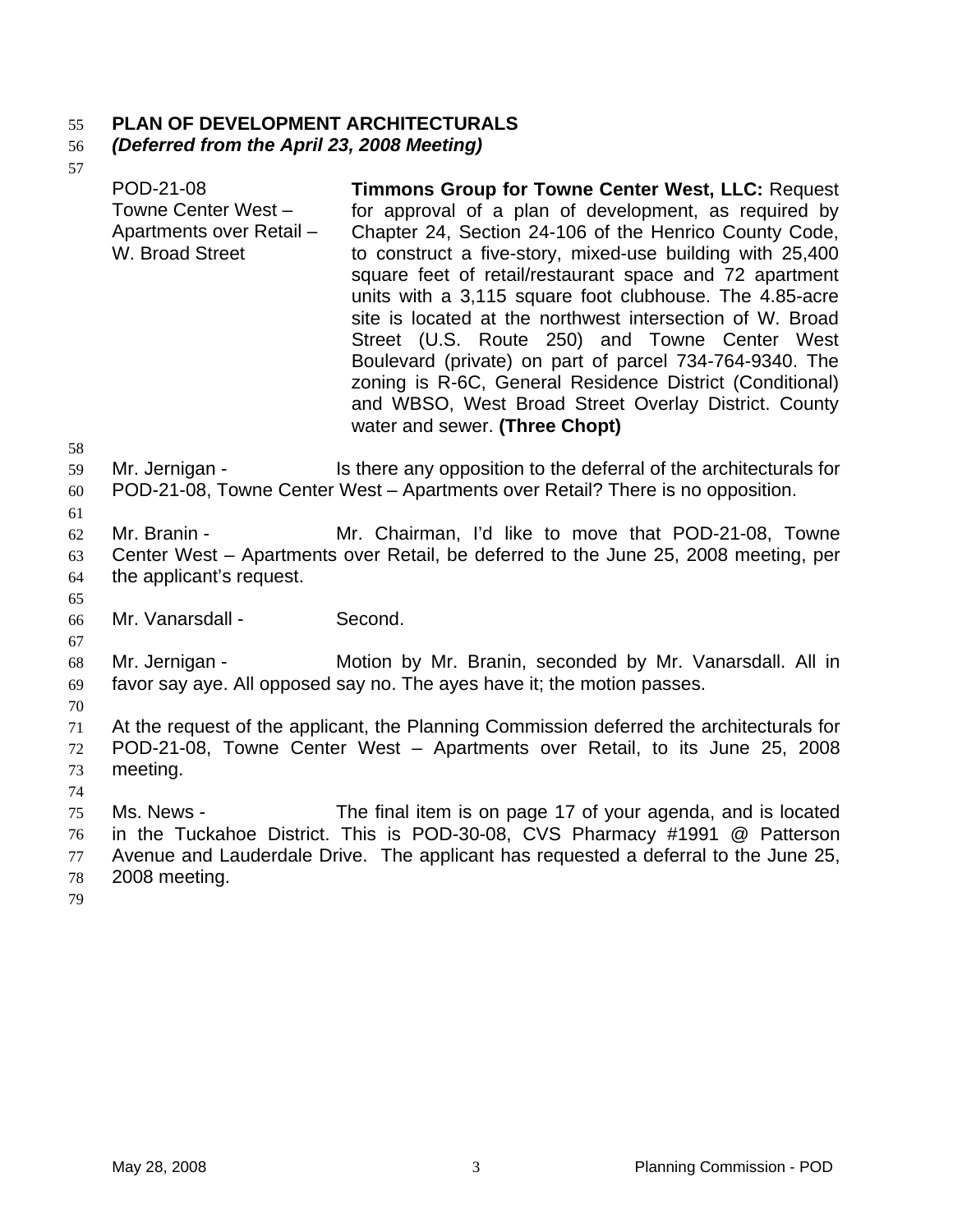## 80 **PLAN OF DEVELOPMENT**

| 81                         |                                                                                 |                                                                                                                                                                                                                                                                                                                                                                                                                                                                                                                                                                   |
|----------------------------|---------------------------------------------------------------------------------|-------------------------------------------------------------------------------------------------------------------------------------------------------------------------------------------------------------------------------------------------------------------------------------------------------------------------------------------------------------------------------------------------------------------------------------------------------------------------------------------------------------------------------------------------------------------|
| 82                         | POD-30-08<br>CVS Pharmacy #1991 $@$<br>Patterson Avenue and<br>Lauderdale Drive | Kimley-Horn & Associates, Inc. for Ridgeview<br>Incorporated and The Rebkee Company: Request for<br>approval of a plan of development, as required by Chapter<br>24, Section 24-106 of the Henrico County Code, to<br>construct a one-story, 13,540 square foot pharmacy with<br>drive-thru facilities. The 2.59-acre site is located on the<br>northeast corner of Patterson Avenue (State Route 6) and<br>Lauderdale Drive on parcels 738-742-5943, 6844 and<br>9542. The zoning is B-2C, Business District (Conditional).<br>County water and sewer (Tuckahoe) |
| 83                         |                                                                                 |                                                                                                                                                                                                                                                                                                                                                                                                                                                                                                                                                                   |
| 84<br>85<br>86<br>87<br>88 | Mr. Jernigan -<br>is no opposition.                                             | I forgot to mention that Mrs. Jones is not with us this<br>morning, so I'm sure somebody is taking care of her case. Is there any opposition to<br>POD-30-08, CVS Pharmacy #1991 @ Patterson Avenue and Lauderdale Drive? There                                                                                                                                                                                                                                                                                                                                   |
|                            |                                                                                 |                                                                                                                                                                                                                                                                                                                                                                                                                                                                                                                                                                   |
| 89                         | Mr. Archer -                                                                    | Mr. Chairman, at the request of the applicant, I move                                                                                                                                                                                                                                                                                                                                                                                                                                                                                                             |
| 90                         | Drive, to the June 25, 2008 meeting.                                            | deferral of POD-30-08, CVS Pharmacy #1991 @ Patterson Avenue and Lauderdale                                                                                                                                                                                                                                                                                                                                                                                                                                                                                       |
| 91                         |                                                                                 |                                                                                                                                                                                                                                                                                                                                                                                                                                                                                                                                                                   |
| 92<br>93                   | Mr. Vanarsdall -                                                                | Second.                                                                                                                                                                                                                                                                                                                                                                                                                                                                                                                                                           |
| 94                         |                                                                                 |                                                                                                                                                                                                                                                                                                                                                                                                                                                                                                                                                                   |
| 95                         | Mr. Jernigan -                                                                  | Motion by Mr. Archer, seconded by Mr. Vanarsdall. All in                                                                                                                                                                                                                                                                                                                                                                                                                                                                                                          |
| 96                         |                                                                                 | favor say aye. All opposed say no. The ayes have it; the motion passes.                                                                                                                                                                                                                                                                                                                                                                                                                                                                                           |
| 97                         |                                                                                 |                                                                                                                                                                                                                                                                                                                                                                                                                                                                                                                                                                   |
| 98                         | Ms. News -                                                                      | Those are all of the requests that staff is aware of today.                                                                                                                                                                                                                                                                                                                                                                                                                                                                                                       |
| 99                         |                                                                                 |                                                                                                                                                                                                                                                                                                                                                                                                                                                                                                                                                                   |
| 100                        | Mr. Jernigan -                                                                  | Thank you.                                                                                                                                                                                                                                                                                                                                                                                                                                                                                                                                                        |
| 101                        |                                                                                 |                                                                                                                                                                                                                                                                                                                                                                                                                                                                                                                                                                   |
| 102                        | Mr. Emerson -                                                                   | Mr. Chairman, the next item on your agenda is the expedited                                                                                                                                                                                                                                                                                                                                                                                                                                                                                                       |
| 103                        |                                                                                 | agenda. In order for items to be placed on the expedited agenda, staff must be                                                                                                                                                                                                                                                                                                                                                                                                                                                                                    |
| 104                        |                                                                                 | recommending approval, the applicant must submit a letter stating agreement with staff                                                                                                                                                                                                                                                                                                                                                                                                                                                                            |
| 105                        |                                                                                 | recommendations and conditions, and there must be no known opposition to the case. If                                                                                                                                                                                                                                                                                                                                                                                                                                                                             |
| 106                        |                                                                                 | there is opposition, the item will be removed from the expedited agenda and heard in                                                                                                                                                                                                                                                                                                                                                                                                                                                                              |
| 107                        |                                                                                 | the order it appears on the regular agenda. Any member of the Commission can also                                                                                                                                                                                                                                                                                                                                                                                                                                                                                 |
| 108                        | your expedited agenda for today.                                                | request items be removed from the expedited agenda. With that, Ms. News will present                                                                                                                                                                                                                                                                                                                                                                                                                                                                              |
| 109                        |                                                                                 |                                                                                                                                                                                                                                                                                                                                                                                                                                                                                                                                                                   |
| 110<br>111                 | Ms. News -                                                                      | Yes sir. There are five items on our expedited agenda this                                                                                                                                                                                                                                                                                                                                                                                                                                                                                                        |
| 112                        |                                                                                 | morning. The first item is on page 3 of your agenda and is located in the Fairfield                                                                                                                                                                                                                                                                                                                                                                                                                                                                               |
| 113                        |                                                                                 | District. This is a transfer of approval for POD-94-99, Richmond Conference Center.                                                                                                                                                                                                                                                                                                                                                                                                                                                                               |
| 114                        | Staff recommends approval.                                                      |                                                                                                                                                                                                                                                                                                                                                                                                                                                                                                                                                                   |
| 115                        |                                                                                 |                                                                                                                                                                                                                                                                                                                                                                                                                                                                                                                                                                   |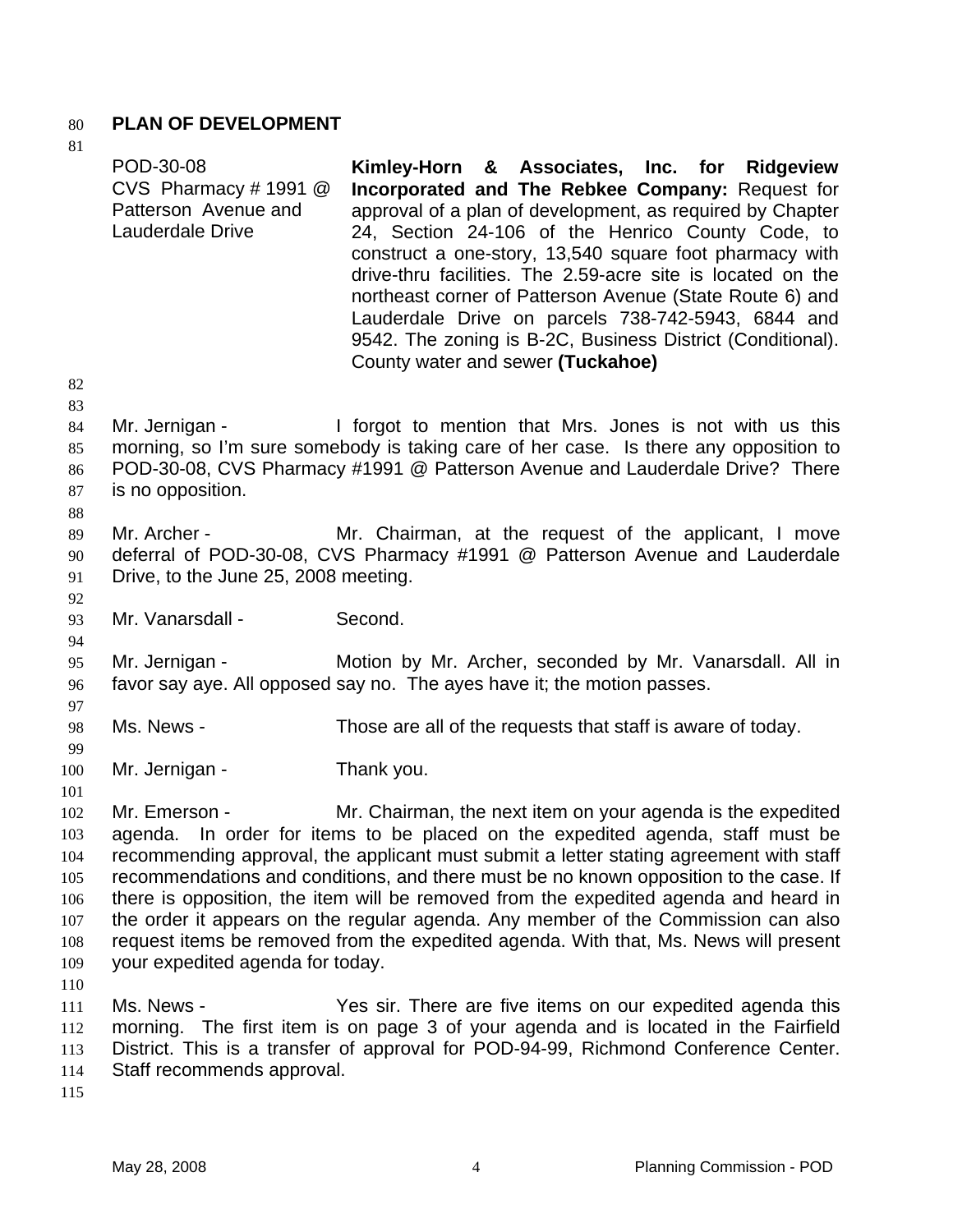# 116 **TRANSFER OF APPROVAL**

117

| 117            |                                                                                            |                                                                                                                                                                                                                                                                                                                                                                                                                                                                                                                                                                                                                 |
|----------------|--------------------------------------------------------------------------------------------|-----------------------------------------------------------------------------------------------------------------------------------------------------------------------------------------------------------------------------------------------------------------------------------------------------------------------------------------------------------------------------------------------------------------------------------------------------------------------------------------------------------------------------------------------------------------------------------------------------------------|
|                | POD-94-99<br><b>Richmond Conference</b><br>Center - 1000 Virginia<br><b>Center Parkway</b> | McGuire Woods for Merritt Capital Investors, LLC:<br>Request for transfer of approval as required by Chapter<br>24, Section 24-106 of the Henrico County Code from<br>Massachusetts Mutual Life Insurance Company to Merritt<br>Capital Investors, LLC and U.S. REIF Merritt Virginia<br>Crossings Fee, LLC. The 20-acre site is located at the<br>northeast corner of the intersection of Virginia Center<br>Parkway and Village View Parkway on parcel 788-767-<br>4522. The zoning is O-3, Office District, B-2, Business<br>District and A-1, Agricultural District. County water and<br>sewer. (Fairfield) |
| 118            |                                                                                            |                                                                                                                                                                                                                                                                                                                                                                                                                                                                                                                                                                                                                 |
| 119            | Mr. Jernigan -                                                                             | Do we have any opposition to transfer of approval POD-94-                                                                                                                                                                                                                                                                                                                                                                                                                                                                                                                                                       |
| 120<br>121     |                                                                                            | 99, Richmond Conference Center? There is no opposition.                                                                                                                                                                                                                                                                                                                                                                                                                                                                                                                                                         |
| 122            | Mr. Archer -                                                                               | Mr. Chairman, I move for approval of transfer of approval                                                                                                                                                                                                                                                                                                                                                                                                                                                                                                                                                       |
| 123            | POD-94-99, Richmond Conference Center.                                                     |                                                                                                                                                                                                                                                                                                                                                                                                                                                                                                                                                                                                                 |
| 124            |                                                                                            |                                                                                                                                                                                                                                                                                                                                                                                                                                                                                                                                                                                                                 |
| 125            | Mr. Branin -                                                                               | Second.                                                                                                                                                                                                                                                                                                                                                                                                                                                                                                                                                                                                         |
| 126            |                                                                                            |                                                                                                                                                                                                                                                                                                                                                                                                                                                                                                                                                                                                                 |
| 127            | Mr. Jernigan -                                                                             | Motion by Mr. Archer, seconded by Mr. Branin. All in favor                                                                                                                                                                                                                                                                                                                                                                                                                                                                                                                                                      |
| 128            |                                                                                            | say aye. All opposed say no. The ayes have it; the motion passes.                                                                                                                                                                                                                                                                                                                                                                                                                                                                                                                                               |
| 129            |                                                                                            |                                                                                                                                                                                                                                                                                                                                                                                                                                                                                                                                                                                                                 |
| 130            |                                                                                            | The Planning Commission approved the transfer of approval request for POD-94-99,                                                                                                                                                                                                                                                                                                                                                                                                                                                                                                                                |
| 131            |                                                                                            | Richmond Conference Center, from Massachusetts Mutual Life Insurance Company to                                                                                                                                                                                                                                                                                                                                                                                                                                                                                                                                 |
| 132            |                                                                                            | Merritt Capital Investors, LLC and U.S. REIF Merritt Virginia Crossings Fee, LLC,                                                                                                                                                                                                                                                                                                                                                                                                                                                                                                                               |
| 133            |                                                                                            | subject to the standard and added conditions previously approved and the following                                                                                                                                                                                                                                                                                                                                                                                                                                                                                                                              |
| 134            | additional condition:                                                                      |                                                                                                                                                                                                                                                                                                                                                                                                                                                                                                                                                                                                                 |
| 135            |                                                                                            |                                                                                                                                                                                                                                                                                                                                                                                                                                                                                                                                                                                                                 |
| 136            | 1.                                                                                         | The site deficiencies, as identified in the inspection report, dated April 30, 2008                                                                                                                                                                                                                                                                                                                                                                                                                                                                                                                             |
| 137            | shall be corrected by June 30, 2008.                                                       |                                                                                                                                                                                                                                                                                                                                                                                                                                                                                                                                                                                                                 |
| 138            |                                                                                            |                                                                                                                                                                                                                                                                                                                                                                                                                                                                                                                                                                                                                 |
| 139            | Ms. News -                                                                                 | The next item is on page 4 of your agenda and is located in                                                                                                                                                                                                                                                                                                                                                                                                                                                                                                                                                     |
| 140            |                                                                                            | the Varina District. This is a landscape and lighting plan, LP/POD-56-06, Chickahominy                                                                                                                                                                                                                                                                                                                                                                                                                                                                                                                          |
| 141            | Professional Offices. Staff recommends approval.                                           |                                                                                                                                                                                                                                                                                                                                                                                                                                                                                                                                                                                                                 |
| $\overline{1}$ |                                                                                            |                                                                                                                                                                                                                                                                                                                                                                                                                                                                                                                                                                                                                 |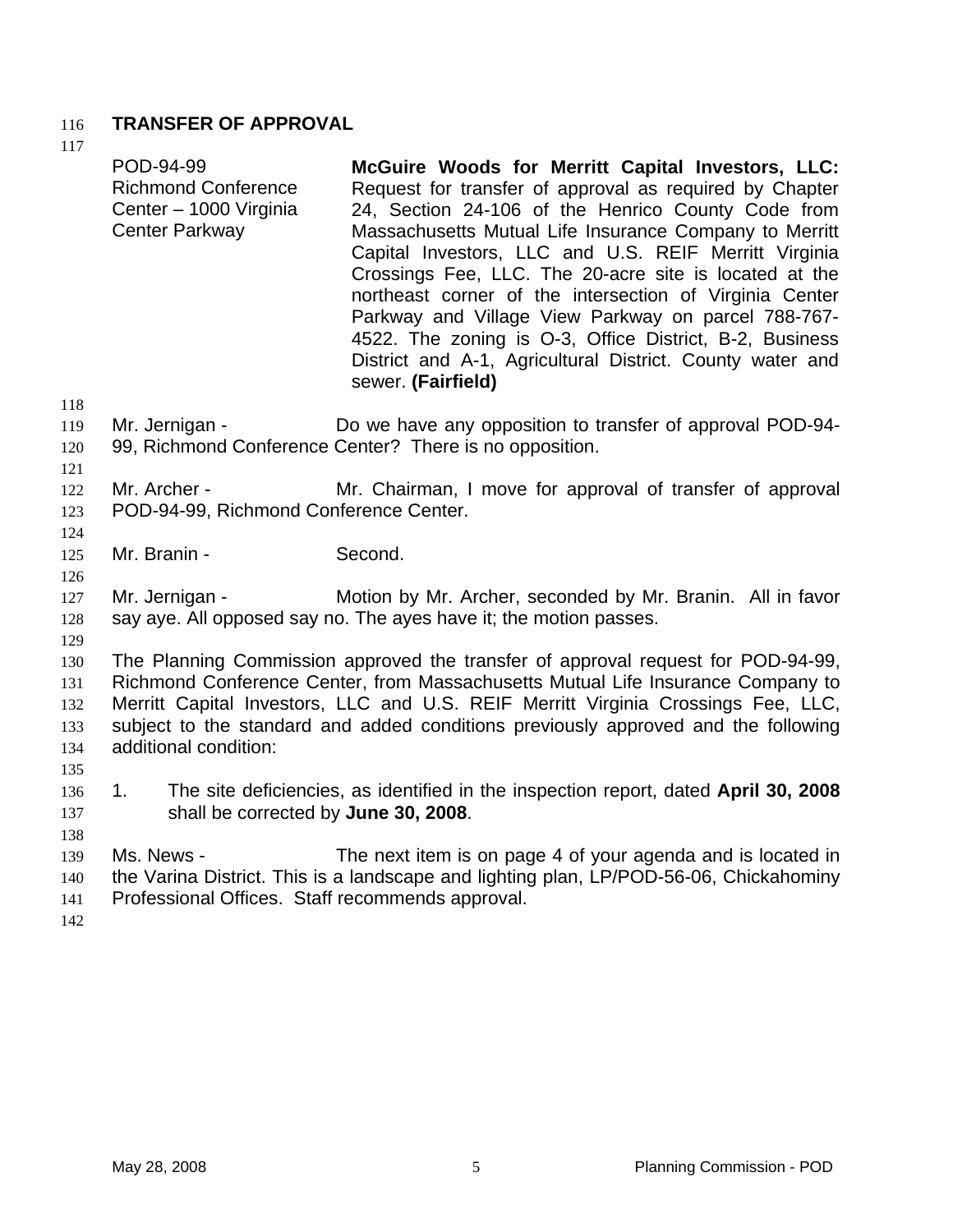# 143 **LANDSCAPE & LIGHTING PLAN**

|                                        | LP/POD-56-06<br>Chickahominy<br>Professional Offices -<br><b>Whiteside Road</b>          | RK&K Engineers for Dr. Anup Gokli and Dr. Rich<br>Harden: Request for approval of a landscape and lighting<br>plan, as required by Chapter 24, Sections 24-106 and 24-<br>106.2 of the Henrico County Code. The 3.16-acre site is<br>located on the west side of Whiteside Road, approximately<br>100 feet north of the intersection of E. Williamsburg Road<br>(U.S. Route 60) and Whiteside Road on parcels 833-714-<br>7166, 0068 and 8648. The zoning is B-1C, Business<br>District (Conditional) and ASO, Airport Safety Overlay<br>District. (Varina) |
|----------------------------------------|------------------------------------------------------------------------------------------|-------------------------------------------------------------------------------------------------------------------------------------------------------------------------------------------------------------------------------------------------------------------------------------------------------------------------------------------------------------------------------------------------------------------------------------------------------------------------------------------------------------------------------------------------------------|
| 145<br>146<br>147<br>148<br>149<br>150 | Mr. Jernigan -<br>conditions for landscape and lighting plans.                           | Is there any opposition to the landscape and lighting plan,<br>LP/POD-56-06, Chickahominy Professional Offices? There is no opposition. With that,<br>I will move for approval of LP/POD-56-06, Chickahominy Professional Offices, the<br>landscape and lighting plan, subject to the annotations on the plans, and the standard                                                                                                                                                                                                                            |
| 151<br>152                             | Mr. Branin -                                                                             | Second.                                                                                                                                                                                                                                                                                                                                                                                                                                                                                                                                                     |
| 153<br>154<br>155<br>156               | Mr. Jernigan -                                                                           | Motion by Mr. Jernigan, seconded by Mr. Branin. All in favor<br>say aye. All opposed say no. The ayes have it; the motion passes.                                                                                                                                                                                                                                                                                                                                                                                                                           |
| 157<br>158<br>159                      | minutes for landscape and lighting plans.                                                | The Planning Commission approved the landscape and lighting plan for LP/POD-56-06,<br>Chickahominy Professional Offices, subject to the standard conditions attached to these                                                                                                                                                                                                                                                                                                                                                                               |
| 160<br>161<br>162<br>163               | Ms. News -<br>can recommend approval.                                                    | The next item is on page 10 of your agenda and is located in<br>the Varina District. This is SUB-28-06, Selph Ridge (May 2006 Plan), for eight lots. Staff                                                                                                                                                                                                                                                                                                                                                                                                  |
| 164<br>165                             |                                                                                          | SUBDIVISION RECONSIDERATION (Deferred from the February 27, 2008, Meeting)                                                                                                                                                                                                                                                                                                                                                                                                                                                                                  |
| 166                                    | <b>SUB-28-06</b><br>Selph Ridge<br>(May 2006 Plan)<br><b>White Oak and Elko</b><br>Roads | Engineering Design Associates for FJCB, LLC: The<br>9.997-acre site proposed for a subdivision of 8 single-<br>family homes is located approximately 700 feet north of<br>Chillie Lane and Scaffold Court on parcel 856-705-2677.<br>The zoning is A-1, Agricultural District. Individual well and<br>septic tank/drainfield. (Varina) 8 Lots                                                                                                                                                                                                               |
| 167<br>168<br>169<br>170<br>171<br>172 | Mr. Jernigan -<br>conditions $#12, #13, and #14.$                                        | Is there any opposition to SUB-28-06, Selph Ridge (May<br>2006 Plan)? There is no opposition. With that, I will move for approval of SUB-28-06,<br>Selph Ridge (May 2006 Plan), subject to the annotations on the plans, and the standard<br>conditions for subdivisions not served by public utilities, and the following additional                                                                                                                                                                                                                       |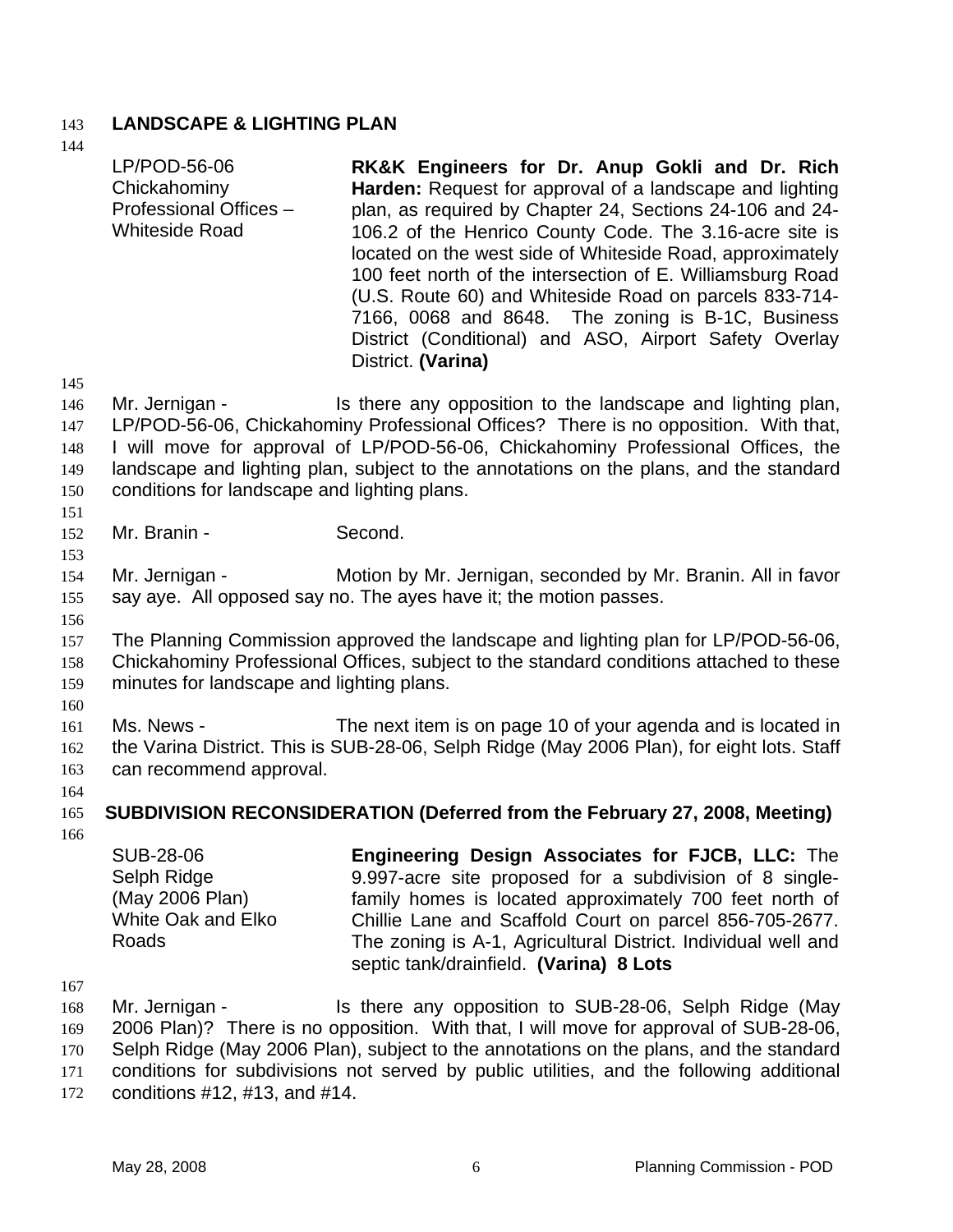- 173 Mr. Vanarsdall Second.
- 175 176 Mr. Jernigan - Motion by Mr. Jernigan, seconded by Mr. Vanarsdall. All in favor say aye. All opposed say no. The ayes have it; the motion passes.
- 177

174

178 179 180 181 The Planning Commission granted conditional approval to SUB-28-06, Selph Ridge (May 2006 Plan), subject to the standard conditions attached to these minutes for subdivisions not served by public utilities, the annotations on the plans, and the following additional conditions:

- 182
- 183 12. Each lot shall contain at least 43,560 square feet.
- 184 185 13. Any necessary offsite drainage easements must be obtained prior to final approval of the construction plan by the Department of Public Works.
- 186 187 188 189 190 191 192 193 194 14. Any future building lot containing a BMP, sediment basin or trap and located within the buildable area for a principal structure or accessory structure, may be developed with engineered fill. All material shall be deposited and compacted in accordance with the Virginia Uniform Statewide Building Code and geotechnical guidelines established by a professional engineer. A detailed engineering report shall be submitted for the review and approval by the Building Official prior to the issuance of a building permit on the affected lot. A copy of the report and recommendations shall be furnished to the Directors of Planning and Public Works.
- 195

196 197 198 199 200 Ms. News - Next on page 15 of your agenda, and located in the Varina District, is POD-31-08, Coastal Towing @ Klockner. There is an addendum item on page 1 of your addendum, which indicates that a revised plan shifting the vehicle storage area out of the setback is in your addendum, and a revised staff recommendation for approval.

201

#### 202 **PLAN OF DEVELOPMENT**

203

204

POD-31-08 Coastal Towing @ Klockner – Charles City Road and Klockner Drive **Balzer & Associates, Inc. for D&R Associates, LLC.**  Request for approval of a plan of development, as required by Chapter 24, Section 24-106 of the Henrico County Code, to construct a one-story, 6,000 square foot building for a towing service, with three bays for automotive servicing, and including a storage yard for inoperative vehicles waiting for repairs. The 3.0-acre site is located at the northwest corner of the intersection of Charles City Road and Klockner Drive on parcel 812-711-3575. The zoning is M-1, Light Industrial District and (ASO) Airport Safety Overlay District. County water and sewer. **(Varina)** 

| 205 | Mr. Jernigan - | Is there any opposition to- |
|-----|----------------|-----------------------------|
| 206 |                |                             |

207 Female - [Off mike] Yes there is.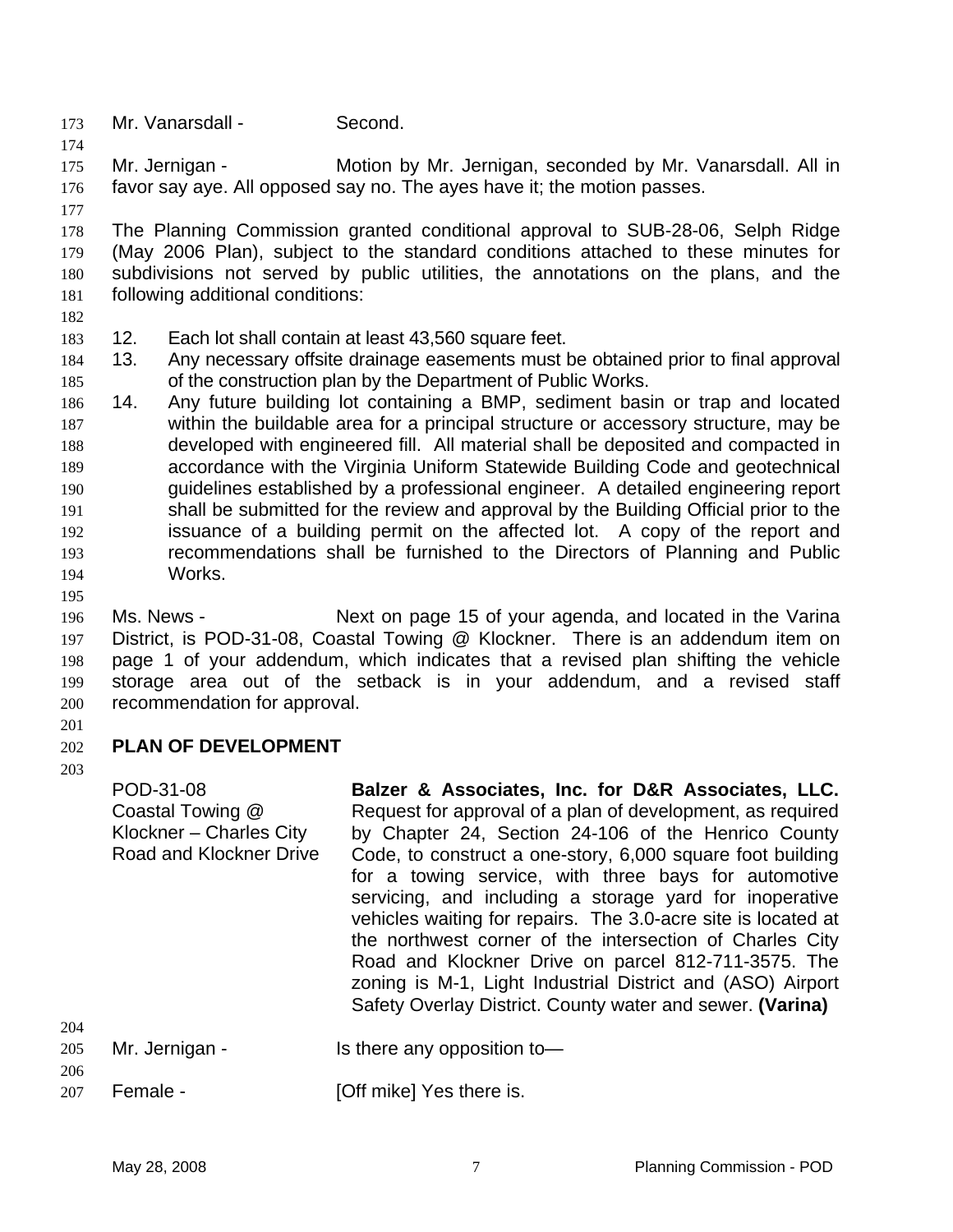208

- 209 210 Mr. Jernigan - Ckay. Then we'll pull it off the expedited agenda and hear it in the order it was placed in the regular agenda.
- 211 212 Female - [Off mike.] [Inaudible.]
- 213

214 215 Mr. Jernigan - All right. We're going to pull it off the expedited agenda and then we'll hear it in its sequence with the rest of the cases. Okay. Next, Ms. News.

### 217 **SEE PAGE 21 WHERE THIS CASE COMES UP AGAIN.**

218

216

219 220 221 Ms. News - The final item is on page 19 of your agenda and is located in the Varina District. This is POD-33-08, Techpark Warehouse III. Staff recommends approval.

222

### 223 **PLAN OF DEVELOPMENT**

224

POD-33-08 Techpark Warehouse III – Tech Park Drive **Koontz-Bryant, P.C. for David R. Milligan and Billy Sowers:** Request for approval of a plan of development, as required by Chapter 24, Section 24-106 of the Henrico County Code, to construct two, one-story, 45,000 square foot warehouses. The 8.05-acre site is located along the east line of Tech Park Place, approximately 1,500 feet south of Technology Boulevard on part of parcel 844-704- 9230. The zoning is M-2C, General Industrial District (Conditional). County water and sewer. **(Varina)** 

225

226 227 228 229 230 Mr. Jernigan - All right. Is there any opposition to POD-33-08, Techpark Warehouse III? There is no opposition. With that, I will move for approval of POD-33- 08, Techpark Warehouse III in the Varina District, subject to the annotations on the plans, the standard conditions for developments of this type, and the following additional conditions #29 through #35.

231

232 Mr. Vanarsdall - Second.

233

234 235 Mr. Jernigan - Motion by Mr. Jernigan, seconded by Mr. Vanarsdall. All in favor say aye. All opposed say no. The ayes have it; the motion passes.

236

237 238 239 The Planning Commission approved POD-33-08, Techpark Warehouse III, subject to the annotations on the plans, the standard conditions attached to these minutes for developments of this type, and the following additional conditions:

240

241 29. All repair work shall be conducted entirely within the enclosed building.

- 242 30. Outside storage shall not be permitted.
- 243 244 31. The proffers approved as a part of zoning case C-60C-97shall be incorporated in this approval.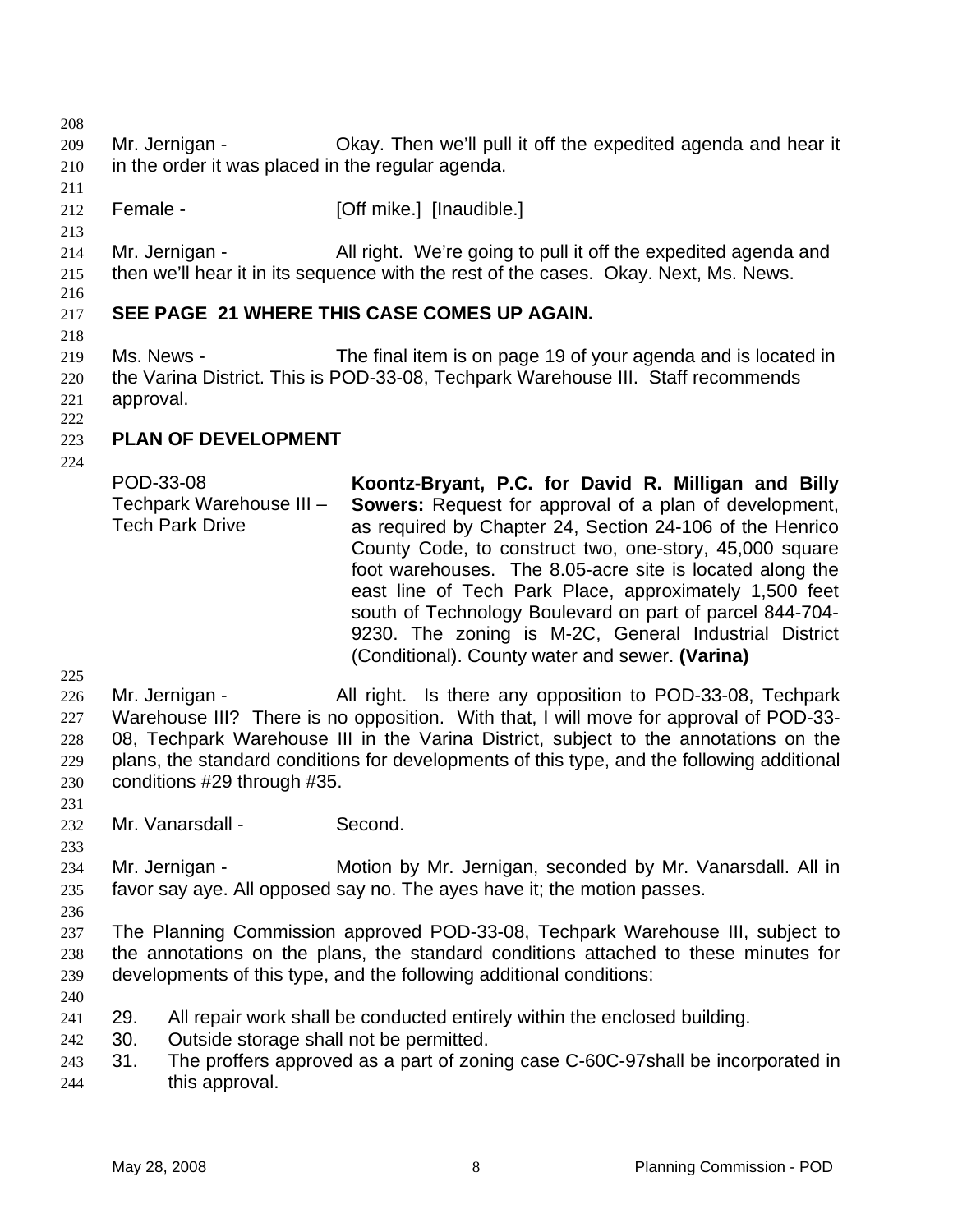- 32. The certification of building permits, occupancy permits and change of occupancy permits for individual units shall be based on the number of parking spaces required for the proposed uses and the amount of parking available according to approved plans 245 246 247 248
- 249 250 33. The loading areas shall be subject to the requirements of Chapter 24, Section 24-97(b) of the Henrico County Code.
- 251 252 34. The conceptual master plan, as submitted with this application, is for planning and information purposes only.
- 253 254 255 256 257 35. The location of all existing and proposed utility and mechanical equipment (including HVAC units, electric meters, junction and accessory boxes, transformers, and generators) shall be identified on the landscape plans. All equipment shall be screened by such measures as determined appropriate by the Director of Planning or the Planning Commission at the time of plan approval**.**
- 259 Ms. News - That completes our expedited agenda.
- 261 Mr. Jernigan - Thank you, Ms. News.

263 264 265 Mr. Emerson - Mr. Chairman, the next items on your agenda are subdivision extensions of conditional approval. Those will be presented by Christina Goggin. You also have an additional subdivision on page 1 of your amended agenda.

266

258

260

262

#### 267 **SUBDIVISION EXTENSIONS OF CONDITIONAL APPROVAL**

268

### 269 **FOR INFORMATIONAL PURPOSES ONLY**

270

| <b>Subdivision</b>                                         | Original<br>No. of<br>Lots | Remaining<br><b>Lots</b> | <b>Previous</b><br><b>Extensions</b> | <b>Magisterial</b><br><b>District</b> | <b>Recommended</b><br><b>Extension</b> |
|------------------------------------------------------------|----------------------------|--------------------------|--------------------------------------|---------------------------------------|----------------------------------------|
| SUB-31-07 Grayson<br>Hill (May 2007 Plan)                  | 17                         | 17                       | 0                                    | <b>Tuckahoe</b>                       | 05/27/2009                             |
| SUB-08-05 Grey Oaks<br><b>Meyer</b><br>(October 2005 Plan) | 34                         | 34                       | 0                                    | <b>Three</b><br>Chopt                 | 05/27/2009                             |
| <b>Kingsland Green</b><br>(May 2006 Plan)                  | 56                         | 56                       | 1                                    | Varina                                | 05/27/2009                             |
| The Ridings @<br><b>Warner Farm</b><br>(April 2006 Plan)   | 656                        | 656                      | 1                                    | Varina                                | 05/27/2009                             |

271

272 Mr. Jernigan - Good morning, Ms. Goggin.

273

274 275 276 277 Ms. Goggin - Good morning. As Mr. Emerson said, we have four subdivisions today for informational purposes. We have two in Varina—one is in Tuckahoe, and one in Three Chopt. I would be happy to answer any questions the Commission may have.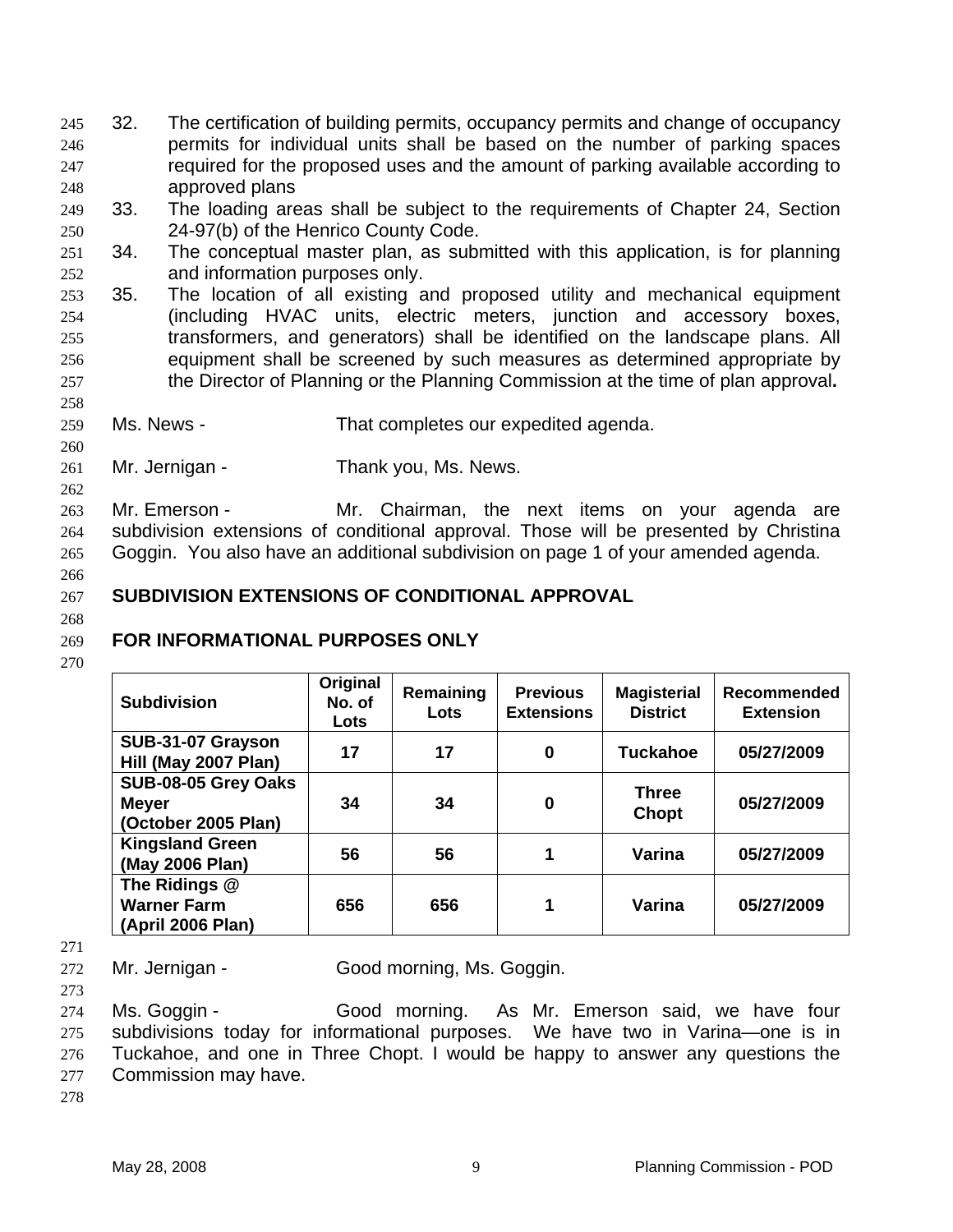Mr. Vanarsdall - Do you know what Mrs. Jones would like to do with the Tuckahoe one? 279 280 281 282 283 284 285 286 287 288 289 290 291 292 293 294 295 296 297 298 299 300 301 302 303 304 305 306 307 308 309 310 311 Ms. Goggin - No sir, but these are normally for informational purposes only, so it's letting the Commission know that they're up for extension. Mr. Vanarsdall - All right. Mr. Jernigan - Any more questions for Ms. Goggin? Mr. Vanarsdall - No. Mr. Jernigan - Thank you, Ms. Goggin. Mr. Emerson - The Mr. Chairman, that begins your regular agenda for today. **PLAN OF DEVELOPMENT TRANSITIONAL BUFFER DEVIATION**  POD-76-07 Laburnum Station Shopping Center – Gay Avenue and S. Laburnum Avenue **Vanasse, Hagen, Brustlin, Inc. for Retail South Development:** Request for approval for a transitional buffer deviation for a plan of development, as required by Chapter 24, Sections 24-106 and 24-106.2 of the Henrico County Code, to allow a 25-foot reduction in the width of the required 25-foot buffer adjacent to an area of A-1 zoning within the shopping center. The 10.19 -acre site is located at the southern corner of the intersection of S. Laburnum and Gay Avenues on parcel 813-717-7951. The zoning is B-2C, Business District (Conditional), A-1, Agricultural District and ASO, Airport Safety Overlay District. County water and sewer. **(Varina)**  Mr. Jernigan - Is there any opposition to POD-76-07, Laburnum Station Shopping Center, for a transitional buffer deviation? There is no opposition. Ms. Goggin - Good morning again. There is a portion of land on this site that is zoned A-1 within the Laburnum Shopping Center. The shopping center's plan of development was approved with a proposed retail building, which met the required 25-foot transitional buffer from the A-1 zoning, in addition to the proffered 35-foot buffer for a total of a 60-foot buffer. I'll put this up there so you can see a close-up of the area. This is an illustration of the whole plan in general. This is the area that the deviation request is for. The developer has requested a 25-foot transitional buffer deviation to expand the retail building adjacent to the A-1 zoning. Should this deviation be granted, the proffered 35-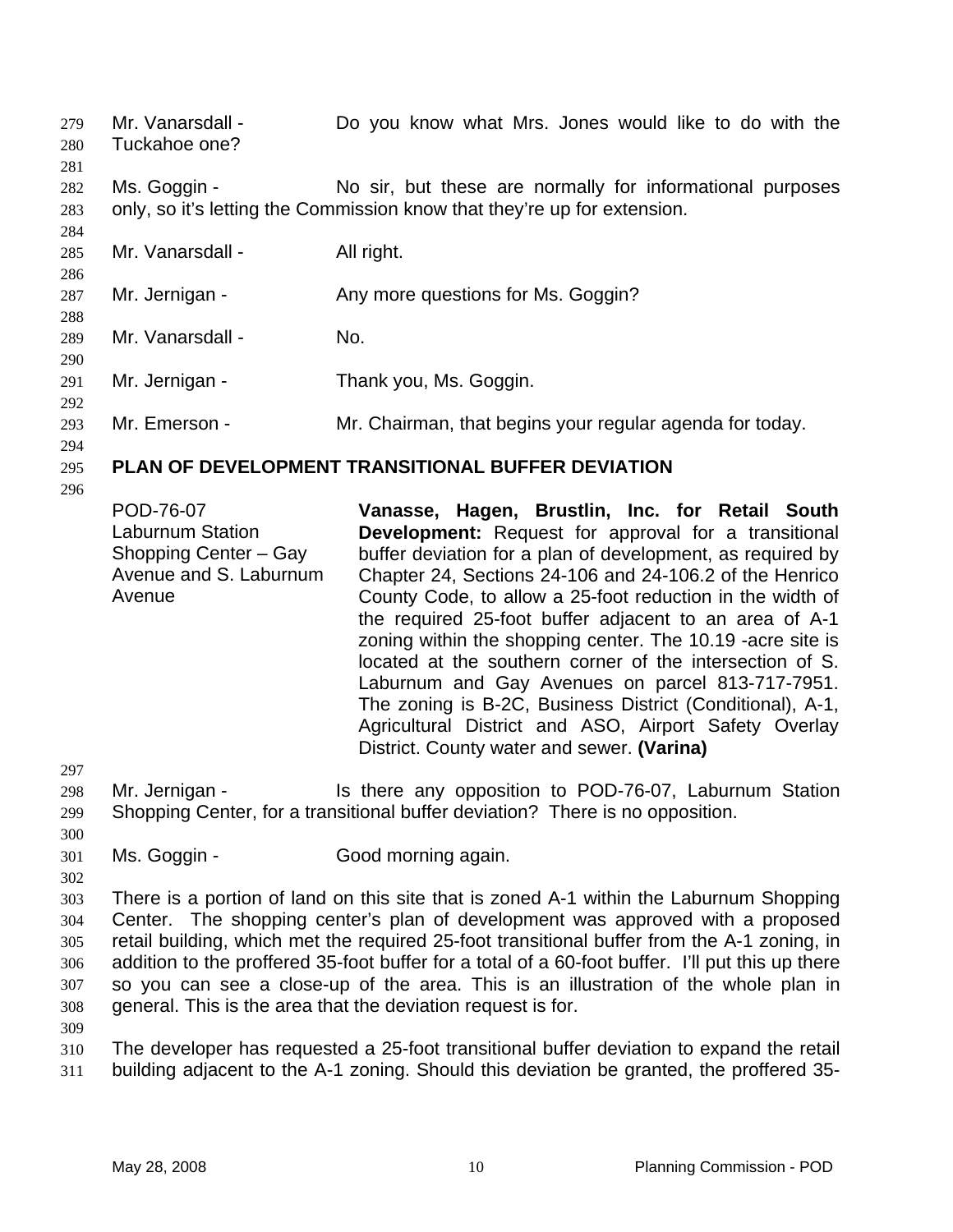foot buffer will be maintained. The adjacent property to this A-1 zoning is O-2, and is currently used as a professional office building. 312 313

314

315 316 317 318 319 320 Staff has received two calls and one visit in person concerning this request. One was from Mr. Wood on Metzer Avenue. He lives right here. Once he realized this was not adjacent to his property, he was okay. One was from Mrs. Kay Evans. She came in this morning. Once she saw this was not against her property, she was good, but she would like to be notified when the landscape plan does come in for review. Mr. Deal did call, and once he realized that this wasn't adjacent to his property, he was okay.

321

322 323 324 325 326 327 Should the Commission approve the revised plan to incorporate the transitional buffer deviation, staff recommends approval subject to the annotations on the plan, and the conditions previously approved for this plan of development by the Planning Commission at their December 12, 2007 meeting. Jim Theobald is here, who is the applicant's representative, should you have any questions for him. I would be happy to answer any questions the Commission may have.

328

329 330 Mr. Jernigan - The Are there any questions for Ms. Goggin from the Commission? Okay, thank you, Ms. Goggin.

- 332 Ms. Goggin - You're welcome.
- 333 334

335 336

331

Mr. Jernigan - Being as we don't have opposition, and I've talked extensively on this and I know there are no problems on this, I'm going to just move it along now, unless Mr. Theobald, you wanted to make some statements. I didn't figure

337 338 339 340 you did. Okay. With that, I will move for approval of POD-76-07, Laburnum Station Shopping Center, a transitional buffer deviation, subject to the annotations on the plan, and the conditions previously approved for this plan by the Planning Commission on December 12, 2007.

341

343

342 Mr. Vanarsdall - Second.

344 345 Mr. Jernigan - **Motion by Mr. Jernigan, seconded by Mr. Vanarsdall. All in** favor say aye. All opposed say no. The ayes have it; the motion passes.

346

347 348 349 350 The Planning Commission approved POD-76-07, Laburnum Station Shopping Center (a transitional buffer deviation), subject to the annotations on the plans, the standard conditions attached to these minutes for developments of this type, and the conditions previously approved for this plan by the Planning Commission on December 12, 2007.

351

352 353 Mr. Emerson - Mr. Chairman, I inadvertently skipped over a transfer of approval on page 2 of your agenda. I apologize. If we could go back to that item.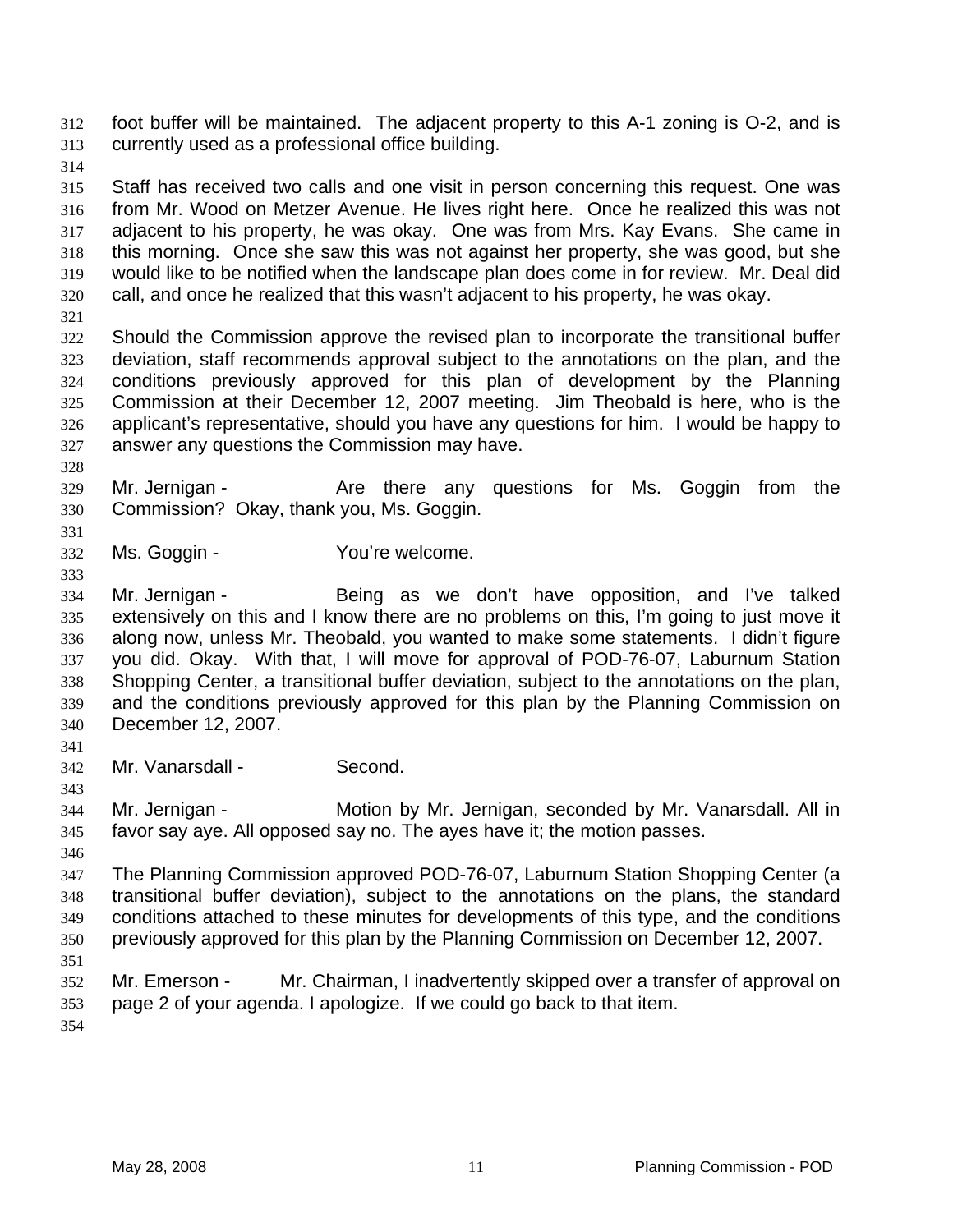# 355 **TRANSFER OF APPROVAL**

| 356                             |                                                                            |                                                                                                                                                                                                                                                                                                                                                                                                                                                                                                     |
|---------------------------------|----------------------------------------------------------------------------|-----------------------------------------------------------------------------------------------------------------------------------------------------------------------------------------------------------------------------------------------------------------------------------------------------------------------------------------------------------------------------------------------------------------------------------------------------------------------------------------------------|
|                                 | POD-50-07<br>Hampton Inn at Glenside<br>Commons - Glenside<br><b>Drive</b> | <b>Williams Mullen for Nobility Investments, LLC: Request</b><br>for transfer of approval as required by Chapter 24, Section<br>24-106 of the Henrico County Code from JLW Associates,<br>LLC and Inn Keepers USA to Nobility Investments, LLC.<br>The 3.02-acre site is located along the north line of<br>Glenside Drive, approximately 325 feet west of Bethlehem<br>Road on parcel 767-747-9248. The zoning is B-2C,<br>Business District (Conditional). County water and sewer.<br>(Brookland) |
| 357                             |                                                                            |                                                                                                                                                                                                                                                                                                                                                                                                                                                                                                     |
| 358<br>359<br>360<br>361        | Mr. Jernigan -<br>Wilhite.                                                 | Do we have any opposition for transfer of approval POD-50-<br>07, Hampton Inn at Glenside Commons? There is no opposition. Good morning, Mr.                                                                                                                                                                                                                                                                                                                                                        |
| 362<br>363<br>364<br>365<br>366 | Mr. Wilhite -<br>recommend approval.                                       | Good morning. Thank you, Mr. Chairman. Staff is still in the<br>signature review stage for this project. We have not approved the construction plans<br>yet. However, all the requirements for transfer of approval have been met, and staff can                                                                                                                                                                                                                                                    |
| 367<br>368<br>369               | Mr. Jernigan -<br>from the Commission?                                     | Okay, thank you. Are there any questions for Mr. Wilhite                                                                                                                                                                                                                                                                                                                                                                                                                                            |
| 370<br>371                      | Mr. Vanarsdall -                                                           | I don't have any.                                                                                                                                                                                                                                                                                                                                                                                                                                                                                   |
| 372<br>373                      | Mr. Jernigan -                                                             | All right. Would you like to make a motion, Mr. Vanarsdall?                                                                                                                                                                                                                                                                                                                                                                                                                                         |
| 374<br>375<br>376<br>377<br>378 | Mr. Vanarsdall -<br>approval.                                              | I move that transfer of approval POD-50-07, Hampton Inn at<br>Glenside Commons, be approved. I'd like to read that the new owner accepts and<br>agrees to be responsible for continued compliance with the conditions of the original                                                                                                                                                                                                                                                               |
| 379<br>380                      | Mr. Archer -                                                               | Second.                                                                                                                                                                                                                                                                                                                                                                                                                                                                                             |
| 381<br>382<br>383               | Mr. Jernigan -                                                             | Motion by Mr. Vanarsdall, seconded by Mr. Archer. All in<br>favor say aye. All opposed say no. The ayes have it; the motion passes.                                                                                                                                                                                                                                                                                                                                                                 |
| 384<br>385<br>386<br>387<br>388 | approved.                                                                  | The Planning Commission approved the transfer of approval request for POD-50-07,<br>Hampton Inn at Glenside Commons, from JLW Associates, LLC and Inn Keepers USA<br>to Nobility Investments, LLC, subject to the standard and added conditions previously                                                                                                                                                                                                                                          |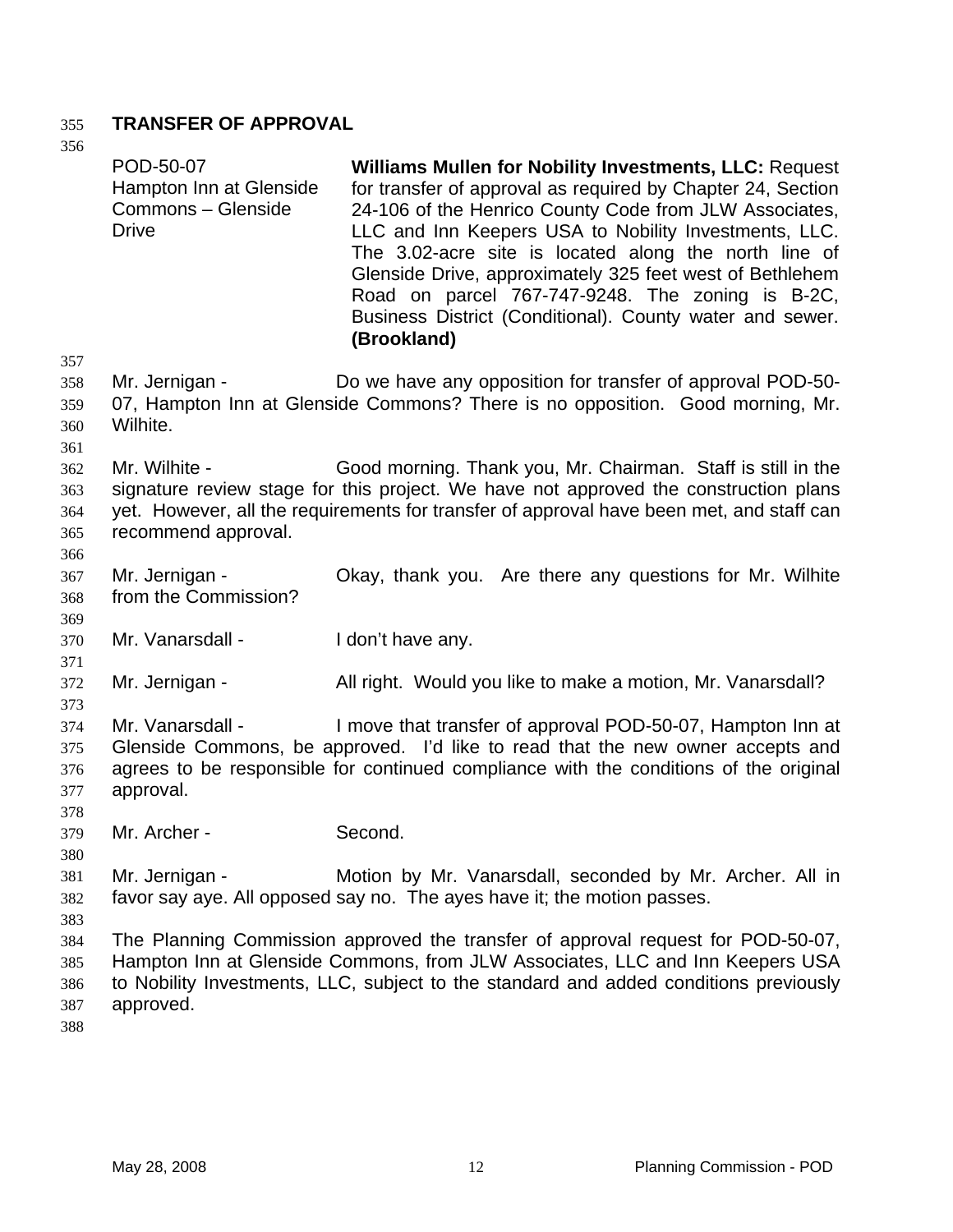## 389 **PLAN OF DEVELOPMENT**

390

| POD-17-08               | <b>Engineering Design Associates for Mohammed Talib:</b>                                                                                                                                                                            |
|-------------------------|-------------------------------------------------------------------------------------------------------------------------------------------------------------------------------------------------------------------------------------|
| Sosan Mart @ Fairfield  | Request for approval of a plan of development, as required                                                                                                                                                                          |
| Shoppers World (POD-21- | by Chapter 24, Section 24-106 of the Henrico County                                                                                                                                                                                 |
| 78 Revised) – Nine Mile | Code, to construct a one-story, 2,477, square foot                                                                                                                                                                                  |
| Road and E. Cedar Fork  | convenience store with fuel pumps and a car wash on an                                                                                                                                                                              |
| Road                    | outparcel in Fairfield Shoppers World Shopping Center.                                                                                                                                                                              |
|                         | The .70-acre site is located at the corner of Nine Mile<br>Road (State Route 33) and Cedar Fork Road on parcel<br>813-725-7628. The zoning is B-2, Business District and<br>ASO (Airport Safety Overlay District). County water and |
|                         | sewer. (Fairfield)                                                                                                                                                                                                                  |

391

395

- 392 393 394 Mr. Jernigan - Is there any opposition to POD-17-08, Sosan Mart @ Fairfield Shoppers World (POD-21-78 Revised)? All right, we do have opposition. Sir, we'll get with you as soon as we hear from our staff person. Good morning, Mr. Ward.
- 396 397 398 399 400 401 Mr. Ward - Good morning. The proposed convenience store with carwash and fueling station meets all the shopping center code requirements. Upon further review, staff finds that all the calculations provided by the applicant satisfy the code requirements for outparcels in the shopping center. The building here does provide an enhancement on that vacant outparcel at the corner of Cedar Fork and Nine Mile Road.
- 402

403 404 405 Should the Commission choose to act on this request, staff recommends approval subject to the annotations on the plan, and the conditions previously approved, standard conditions for developments of this type, and the following conditions #29 through #39.

406

409

412

419

407 408 Randy Hooker is the engineer with Engineering Design Associations. He is here representing the applicant, and I'm also here to answer any questions you may have.

410 411 Mr. Jernigan - All right. Any questions for Mr. Ward from the Commission? All right, Mr. Archer, would you like to hear from the applicant?

413 Mr. Archer - Yes I would, if we have opposition, Mr. Chairman.

414 415 416 417 418 Mr. Jernigan - We'll get the applicant down first. Let's get the applicant down first, and then I'll hear from you, sir. Is Randy here? Okay. All right. Well, sir, you can come on down. The applicant's not here. Good morning. Would you state your name for the record, please?

420 421 422 Mr. Talley - Bill Talley. The main thing we object to is the underground tanks. We've had a lot of problems on other property we've owned by tanks leaking, which imposes environmental problems. That's the main thing that we object to.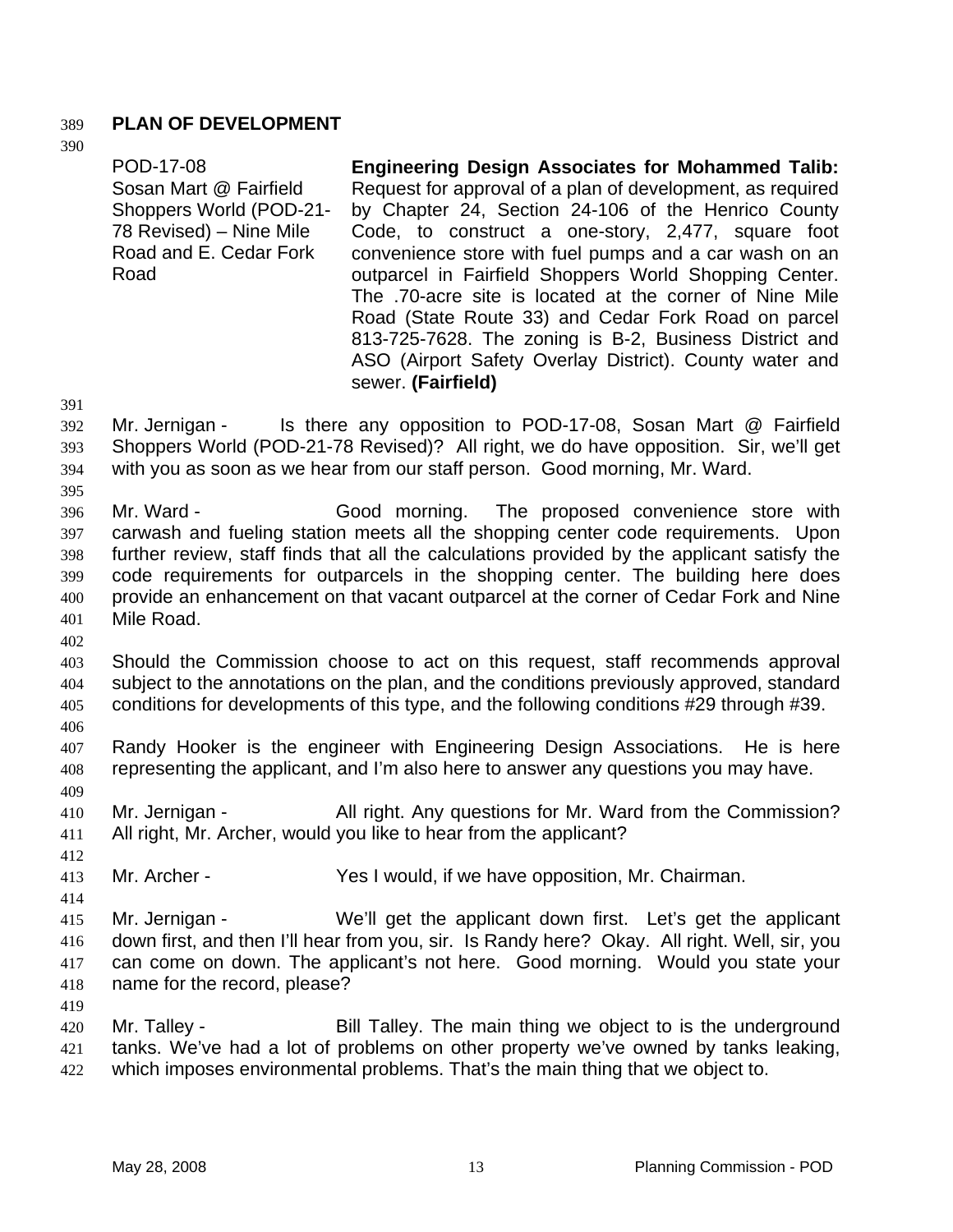Mr. Archer - Mr. Talley, I'm not an expert on this, but aren't the tanks that are currently being used supposedly constructed of material that meets the DEQ requirements, that they're not supposed to leak? I know some of the older metal ones did, and for years they replaced them. 423 424 425 426 427 428 429 430 431 432 433 434 435 436 437 438 439 440 441 442 443 444 445 446 447 448 449 450 451 452 453 454 455 456 457 458 459 460 461 462 463 464 465 466 467 468 Mr. Talley - We've owned property in Carolina, and we've owned service stations here in Henrico County, too. We've had problems with tanks leaking, and there were environmental problems. The last problem we had was in Carolina. It took us three years to straighten that out. Mr. Archer - In Caroline County? Mr. Talley - North Carolina. Mr. Archer - **Oh, Carolina. Okay. Mr. Secretary, I don't quite know how** to respond to that. I'm figuring that the tanks used are supposed to be checked by the Department of Environmental Quality. If they pass, I don't know if there's very much we can do about it. Mr. Emerson - Yes sir, Mr. Archer, they're regulated by DEQ, and there are monitoring wells that are put in place. The tanks are tested. The County doesn't really get into the regulation of underground storage tanks, so that's purely a DEQ and maybe also some federal involvement in that under the underground storage tank laws. While I understand the gentleman's concern, that's really regulated by other agencies. Mr. Jernigan - They're using a composite tank today, rather than the old metal tanks. I know when they go in now, the DEQ is right on top of it, and they have monitoring that constantly takes place on them. Mr. Talley - Thank you. Mr. Archer - Again, Mr. Talley, we do understand your concern, but it's just something that this body does not have any regulatory authority over. Mr. Talley - Thank you. Mr. Jernigan - Thank you, sir. Mr. Archer - All right, then, Mr. Chairman. If there is no further objection, I will move for approval of POD-17-07 (sic POD-17-08), Sosan Mart @ Fairfield Shoppers World (POD-21-78 Revised), subject to the staff recommendations, the annotations on the plans, and the additional conditions 29 through 39. Mr. Vanarsdall - Second. Mr. Jernigan - You said POD-17-07; you meant POD-17-08.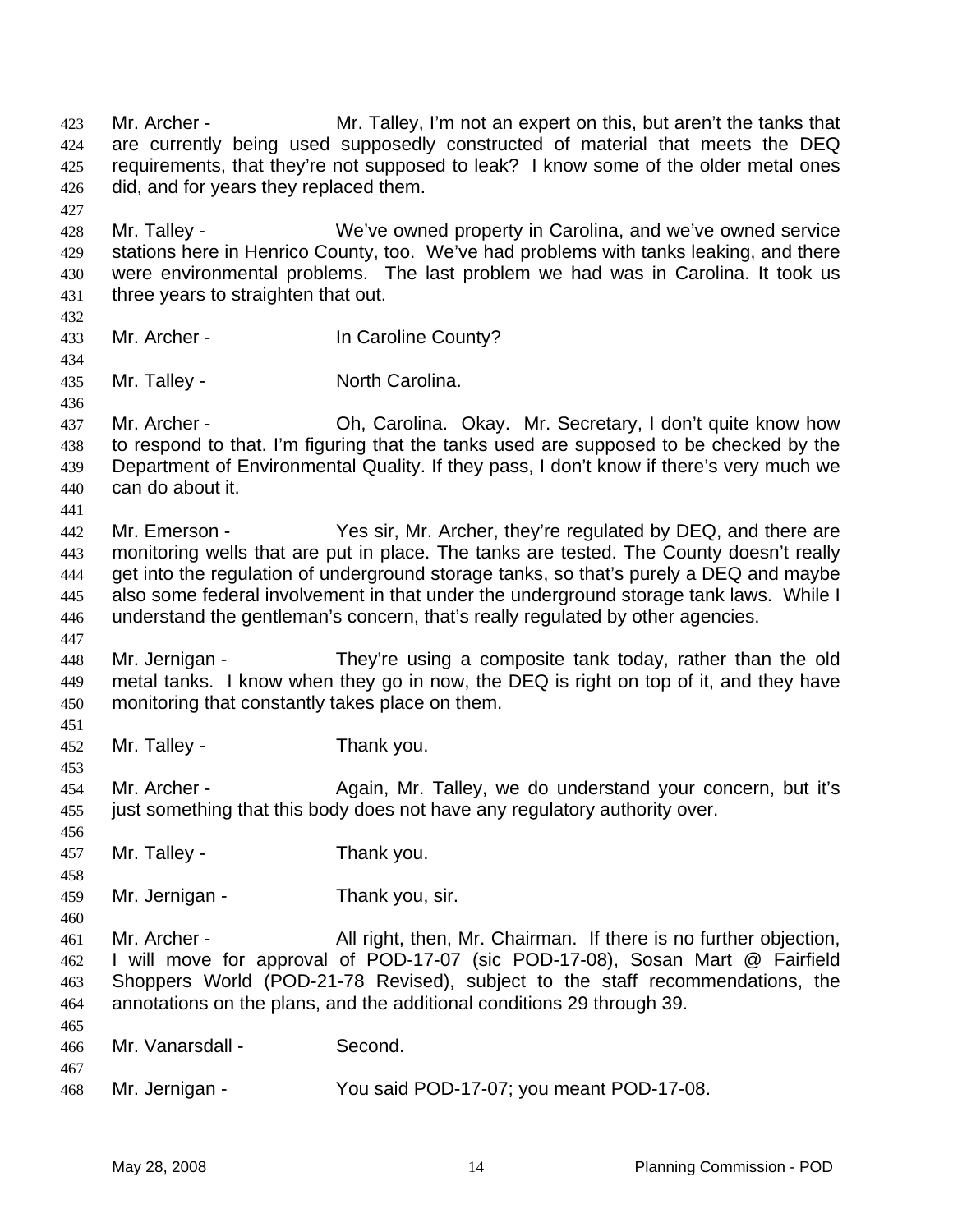| 469                             |     | Mr. Archer -                                                                                                                                                                                                                                                                       | I did mean POD-17-08. |  |  |                                                        |
|---------------------------------|-----|------------------------------------------------------------------------------------------------------------------------------------------------------------------------------------------------------------------------------------------------------------------------------------|-----------------------|--|--|--------------------------------------------------------|
| 470<br>471<br>472<br>473<br>474 |     | Mr. Jernigan -<br>second by Mr. Vanarsdall. All in favor say aye. All opposed say no. The ayes have it;<br>the motion passes.                                                                                                                                                      |                       |  |  | Okay. All right. We have a motion by Mr. Archer, and a |
| 475<br>476<br>477<br>478<br>479 |     | The Planning Commission approved POD-17-08, Sosan Mart @ Fairfield Shoppers<br>World (POD-21-78 Revised), subject to the annotations on the plans, the standard<br>conditions attached to these minutes for developments of this type, and the following<br>additional conditions: |                       |  |  |                                                        |
| 480                             | 29. | The ground area covered by all the buildings shall not exceed in the aggregate 25                                                                                                                                                                                                  |                       |  |  |                                                        |
| 481                             |     | percent of the total site area.                                                                                                                                                                                                                                                    |                       |  |  |                                                        |
| 482<br>483                      | 30. | No merchandise shall be displayed or stored outside of the building(s) or on<br>sidewalk(s).                                                                                                                                                                                       |                       |  |  |                                                        |
| 484                             | 31. | Bulk storage of fuel shall be underground.                                                                                                                                                                                                                                         |                       |  |  |                                                        |
| 485                             | 32. | Lighting fixtures shall not exceed a height greater than twenty (20) feet.                                                                                                                                                                                                         |                       |  |  |                                                        |
| 486                             | 33. | No temporary storage of wrecked or inoperative vehicles or rental of vehicles,                                                                                                                                                                                                     |                       |  |  |                                                        |
| 487                             |     | trailer campers, vans or similar equipment shall be permitted.                                                                                                                                                                                                                     |                       |  |  |                                                        |
| 488                             | 34. | Not more than two (2) electronic amusement games shall be permitted.                                                                                                                                                                                                               |                       |  |  |                                                        |
| 489                             | 35. | Refuse containers or refuse storage facilities shall be serviced during business                                                                                                                                                                                                   |                       |  |  |                                                        |
| 490                             |     | hours only.                                                                                                                                                                                                                                                                        |                       |  |  |                                                        |
| 491                             | 36. | The owner or manager on duty shall be responsible for temporarily closing the car                                                                                                                                                                                                  |                       |  |  |                                                        |
| 492                             |     | wash facility when the on-site stacking space is inadequate to serve customer                                                                                                                                                                                                      |                       |  |  |                                                        |
| 493                             |     | demand to prevent a backup of vehicles onto the public right-of-way.                                                                                                                                                                                                               |                       |  |  |                                                        |
| 494                             | 37. | The developer shall install an adequate restaurant ventilating and exhaust                                                                                                                                                                                                         |                       |  |  |                                                        |
| 495                             |     | system to minimize smoke, odors, and grease vapors.                                                                                                                                                                                                                                |                       |  |  | The plans and                                          |
| 496                             |     | specifications shall be included with the building permit application for review and                                                                                                                                                                                               |                       |  |  |                                                        |
| 497                             |     | approval. If, in the opinion of the County, the type system provided is not                                                                                                                                                                                                        |                       |  |  |                                                        |
| 498                             |     | effective, the Commission retains the rights to review and direct the type of                                                                                                                                                                                                      |                       |  |  |                                                        |
| 499                             |     | system to be used.                                                                                                                                                                                                                                                                 |                       |  |  |                                                        |
| 500                             | 38. | The location of all existing and proposed utility and mechanical equipment                                                                                                                                                                                                         |                       |  |  |                                                        |
| 501                             |     | (including HVAC units, electric meters, junctions and accessory boxes,                                                                                                                                                                                                             |                       |  |  |                                                        |
| 502                             |     | transformers, and generators) shall be identified on the landscape plan.                                                                                                                                                                                                           |                       |  |  | All                                                    |
| 503                             |     | building mounted equipment shall be painted to match the building, and all                                                                                                                                                                                                         |                       |  |  |                                                        |
| 504                             |     | equipment shall be screened by such measures as determine appropriate by the                                                                                                                                                                                                       |                       |  |  |                                                        |
| 505                             |     | Director of Planning or the Planning Commission at the time of plan approval.                                                                                                                                                                                                      |                       |  |  |                                                        |
| 506                             | 39. | Except for junction boxes, meters, and existing overhead utility lines, and for                                                                                                                                                                                                    |                       |  |  |                                                        |
| 507                             |     | technical or environmental reasons, all utility lines shall be underground.                                                                                                                                                                                                        |                       |  |  |                                                        |
| 508                             |     |                                                                                                                                                                                                                                                                                    |                       |  |  |                                                        |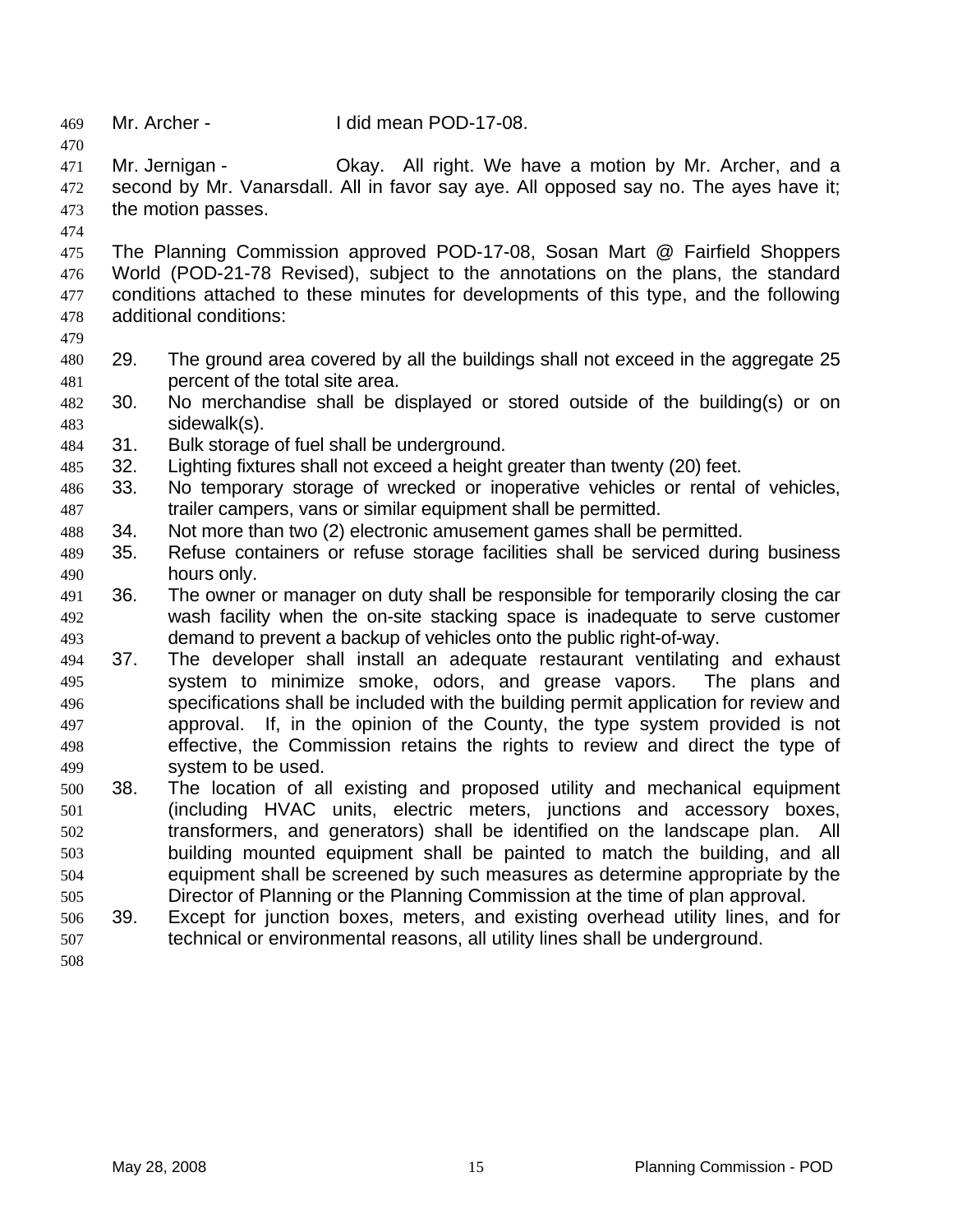## 509 **PLAN OF DEVELOPMENT & TRANSITIONAL BUFFER DEVIATION**

#### 510 *(Deferred from the April 23, 2008 Meeting)*

511

POD-25-08 The Corner @ Short Pump – W. Broad Street and Lauderdale Drive **Timmons Group for W2005 WRL Realty, L.L.C.:**  Request for approval of a plan of development and transitional buffer deviation, as required by Chapter 24, Sections 24-106 and 24-106.2 of the Henrico County Code, to construct a shopping center consisting of 8, onestory retail buildings totaling 234,000 square feet and 1, one-story, 4,000 square foot bank building with 2 drive-thru lanes. The transitional buffer deviation is for a 10-foot reduction in the width of the required 35-foot transitional buffer north of Three Chopt extended. The 41.07-acre site is located on the southwest corner of W. Broad Street (U.S. Route 250) and Lauderdale Drive on parcel 746-762- 2022. The zoning is B-2C, Business District (Conditional), RTHC, Residential Townhouse District (Conditional) and WBSO, West Broad Street Overlay District. County water and sewer. **(Three Chopt)** 

512

513 Mr. Jernigan - Is there any opposition to POD-25-08, The Corner @ Short

- 514 Pump? There is no opposition. Good morning, Mr. Garrison.
- 515

516 517 518 519 520 Mr. Garrison - Good morning. The applicant is requesting approval of eight one-story retail buildings totaling 234,000 square feet, a 4,000-square-foot bank, and a transitional buffer deviation to reduce the required 35-foot buffer north of Three Chopt Road Extended by 10 feet. However, a 25-foot buffer shall be planted to meet the transitional buffer 35 requirement.

521

522 523 524 525 Staff has received a revised layout that eliminates the service aisle behind Building E, architectural drawings that address building façade treatments along West Broad Street and Lauderdale, and a schematic landscape plan that addresses screening of the service aisle behind Building F.

526

527 528 529 530 531 532 533 Staff has concerns regarding the screening of the service aisle adjacent to Three Chopt Road Extended—a major thoroughfare plan road—and within close proximity to a prominent entrance to the site. Staff has provided options to the applicant, one being a masonry screen wall to act as an entrance feature, which the applicant would prefer to address at the time of landscape plan review. An additional condition, #47, which has been included in your addendum, has been proposed by the applicant to address the screening. I'll go ahead and read that now:

534

535 536 537 Landscape screening, which may include a wall section, shall be provided along the service road behind Building F and the service court behind Building E, in order to mitigate visual impacts from Three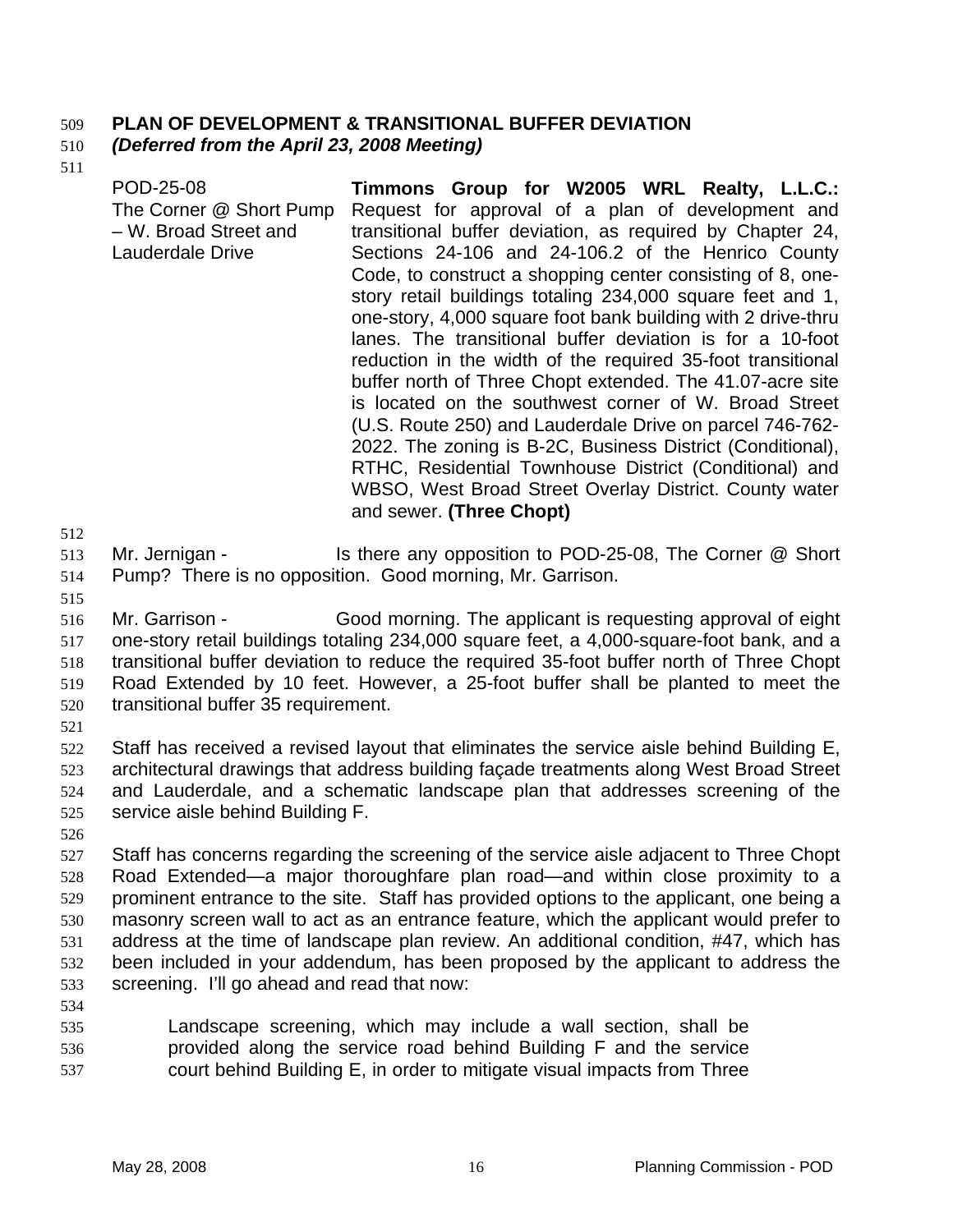Chopt Road, as determined by the Planning Commission at the time of landscape plan review and approval. 538 539 540 541 542 543 544 545 546 547 548 549 550 551 552 553 554 555 556 557 558 559 560 561 562 563 564 565 566 567 568 569 570 571 572 573 574 575 576 577 578 579 580 581 582 583 The applicant has agreed to provide a four-foot landscape strip between the sidewalk and Lauderdale and Three Chopt Road Extended. However, since the sidewalk will be out of County right-of-way, the applicant will be required to maintain the sidewalks, to which he has agreed. Staff can recommend approval subject to the annotations on the plans, standard conditions for developments of this type, and 9 and 11 amended. Staff and representatives of the applicant are available to answer any questions you may have. Mr. Jernigan - The Are there any questions for Mr. Garrison from the Commission? Mr. Branin - Thave one. Mr. Garrison, on the plans right at the top, it refers to—and you might have to get someone from Timmons to make reference to this. The diversion dike on C3.2, should be moved north away from the proffered buffer, per proffer 27. Could you tell me what proffer 27 says? Mr. Garrison - There is a 20-foot buffer that's required along the RTHzoned property, 10 feet of which has to remain in a natural state. The diversion dike was encroaching in on that, so we had them revise that to just move that out of that natural buffer area. Mr. Branin - Ckay. Mr. Jernigan - Any more questions for Mr. Garrison? Mr. Branin - No, I don't have any for Mr. Garrison. I would like to hear from the applicant, though. Mr. Jernigan - Would the applicant come down, please? Mr. Theobald - Good morning, Mr. Chairman, members of the Commission. I'm Jim Theobald here on behalf of the applicant. Mr. Branin - Mr. Theobald, how are you this morning? Mr. Theobald - I'm well, and you? Mr. Branin - I'm quite well, thank you. In our community meetings that we've had, and I think we've had on this case five or six, there are two things that are most concerning to the neighborhood, as well as to myself and staff, is the view of this shopping center and the rear facing Three Chopt. If you go behind the existing shopping centers on the other side of Lauderdale, there is a lot of exposure to trash and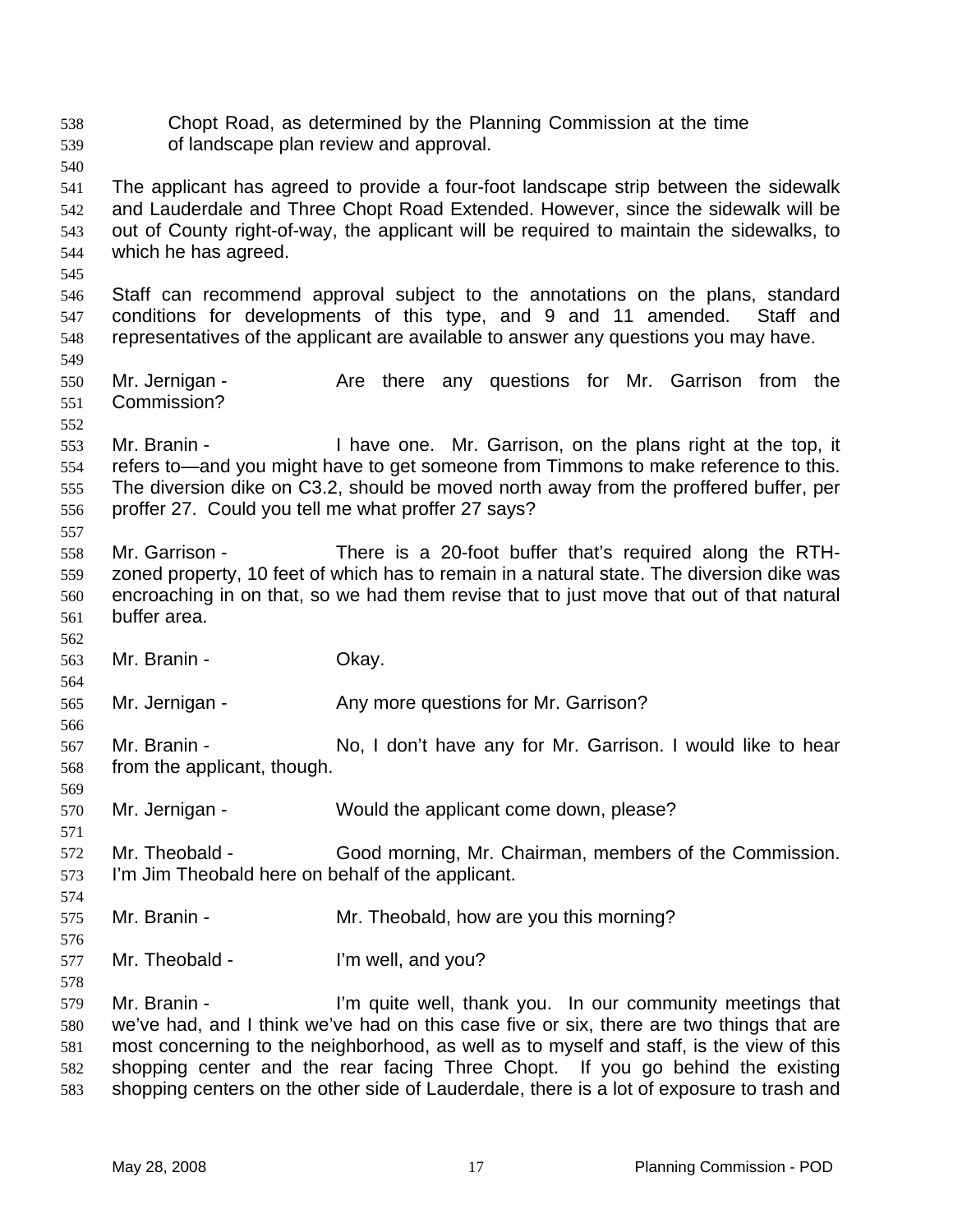just unsightly buildings because of the road. This will be a major thoroughfare road, and that concern has resonated with the community, as well as staff and myself. When we get to landscaping, I need to know that you all are prepared to either fence, wall, or vegetate to everyone's expectations, so that we don't have an unsightly shopping center like we do in other areas. 584 585 586 587 588

590 591 592 593 594 595 596 597 598 599 600 601 602 603 604 605 606 607 Mr. Theobald - We've had those discussions with Wellesley and with staff. As you know, the shopping center was designed to be focused internally, which by definition gives you the backside. The backside elevations were proffered as a part of the original zoning case, and the elevations are consistent with that. We do have a service road. It's not really a loading dock area, but it's a service road behind this row of buildings. Discussion has been along this area. There's sort of a slope up to grade, and the treatment here. Please know that this is our main entrance, one of our main entrances as well, so we're as concerned about the look and curb appeal of that entrance as are the residents, keeping in mind that Wellesley is back here, and there will be two rows of townhomes here, a four-lane divided with a landscape median in between until you even get to the service road. But nonetheless, we've provided some schematic drawings. This is part of the buffer where we've committed to plant to transitional 35 standards. We hope to solve the screening issues with vegetation because it's obviously a softer look. We have committed that if we can't do that to your satisfaction, we will consider sections of wall or fence in here. We certainly intend to go back to Wellesley, and present a landscape plan, as well as continuing to work with staff once the final site engineering is done and we know what the challenges are in here. I think we're on the same page with the same goal here.

609 610 Mr. Branin - You even covered my next one, being aware that we will go back to Wellesley with the landscape.

| 611 |                          |                                                              |
|-----|--------------------------|--------------------------------------------------------------|
| 612 | Mr. Theobald -           | Right. We're committed to them every step of the way.        |
| 613 |                          |                                                              |
| 614 | Mr. Branin -             | Okay. That's all I have for Mr. Theobald. Does anybody else  |
| 615 | have any questions?      |                                                              |
| 616 |                          |                                                              |
| 617 | Mr. Jernigan -           | Any more questions for Mr. Theobald from the Commission?     |
| 618 |                          |                                                              |
| 619 | Mr. Branin -             | Mr. Theobald, I'd like to thank your client for working with |
| 620 | Wellesley so diligently. | I look forward to working with you on the landscaping with   |
| 621 | Wellesley again.         |                                                              |
| 622 |                          |                                                              |
| 623 | Mr. Theobald -           | I appreciate it; thank you.                                  |
| 624 |                          |                                                              |
| 625 | Mr. Jernigan -           | All right, thank you.                                        |
| 626 |                          |                                                              |
| 627 | Mr. Vanarsdall -         | Thank you, Mr. Theobald.                                     |
| 628 |                          |                                                              |

589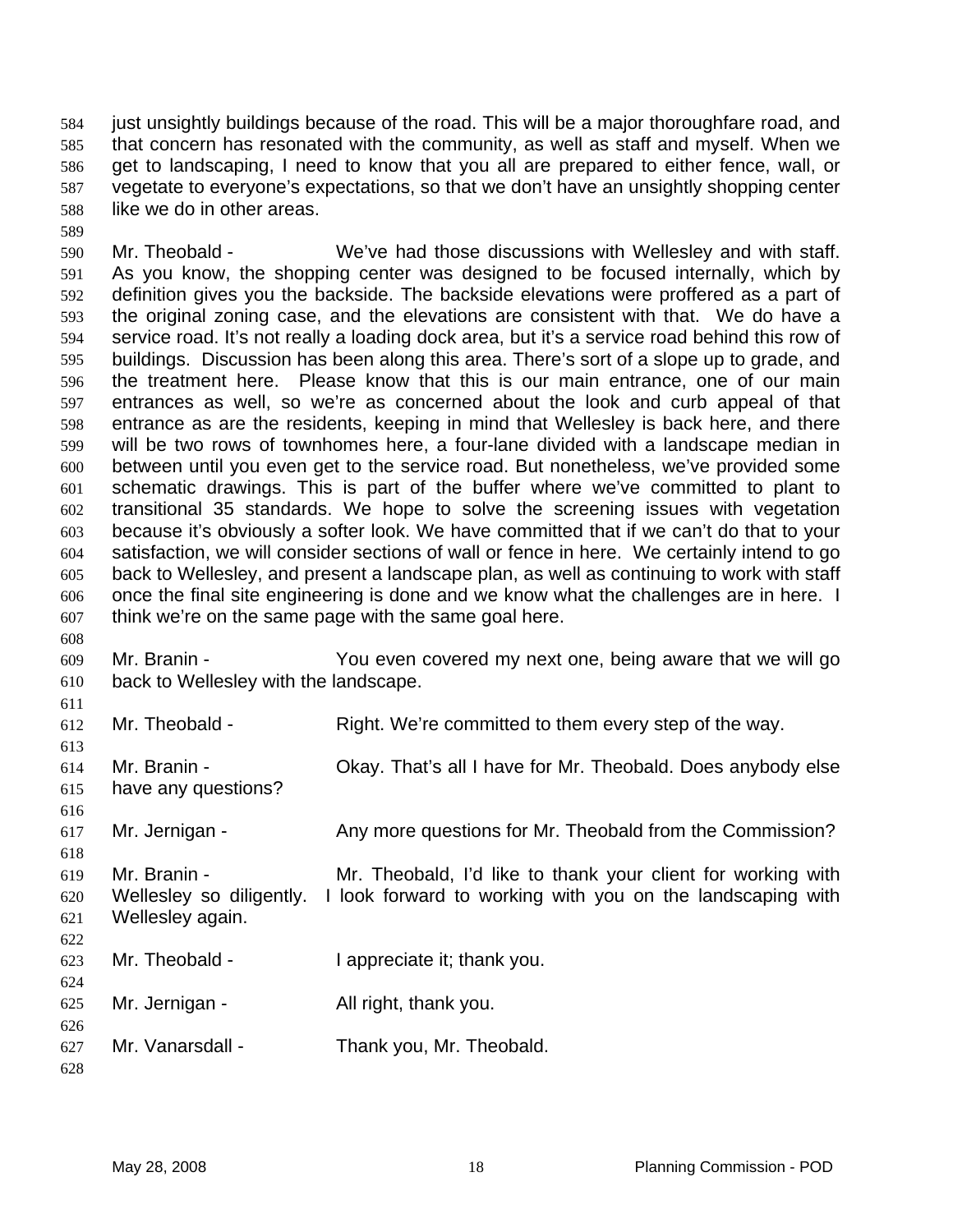Mr. Branin - Mr. Chairman, I'd like to move for approval of POD-25-08, The Corner @ Short Pump, with standard conditions for developments of this type, and the following additional conditions 9 through 47. 629 630 631 632 633 634 635 636 637 638 639 640 641 642 643 644 645 646 647 648 649 650 651 652 653 654 655 656 657 658 659 660 661 662 663 664 665 666 667 668 669 670 671 672 673 Mr. Vanarsdall - Second. Mr. Jernigan - The And on the addendum. Mr. Branin - The Included it. Mr. Jernigan - All right. We have a motion by Mr. Branin, and a second by Mr. Vanarsdall. All in favor say aye. All opposed say no. The ayes have it; the motion passes. The Planning Commission approved POD-25-08, The Corner @ Short Pump, subject to the annotations on the plans, the standard conditions attached to these minutes for developments of this type, and the following additional conditions: 9. **AMENDED** - A detailed landscaping plan shall be submitted to the Department of Planning for review and Planning Commission approval prior to the issuance of any occupancy permits. 11. **AMENDED** - Prior to the approval of an electrical permit application and installation of the site lighting equipment, a plan including depictions of light spread and intensity diagrams, and fixture specifications and mounting height details shall be submitted for Department of Planning review and Planning Commission approval. 29. The right-of-way for widening of Lauderdale Drive as shown on approved plans shall be dedicated to the County prior to any occupancy permits being issued. The right-of-way dedication plat and any other required information shall be submitted to the County Real Property Agent at least sixty (60) days prior to requesting occupancy permits. 30. The entrances and drainage facilities on W. Broad Street (U. S. Route 250) shall be approved by the Virginia Department of Transportation and the County. 31. A notice of completion form, certifying that the requirements of the Virginia Department of Transportation entrances permit have been completed, shall be submitted to the Department of Planning prior to any occupancy permits being issued. 32. A concrete sidewalk meeting County standards shall be provided along the west side of Lauderdale Drive and the north side of Three Chopt Road. 33. There shall be no outdoor storage in moveable storage containers including, but not limited to, cargo containers and portable on demand storage containers. 34. The proffers approved as a part of zoning case C-65C-07 shall be incorporated in this approval. 35. A construction staging plan which includes details for traffic control, fire protection, stockpile locations, construction fencing and hours of construction shall be submitted for County review and prior to the approval of any final construction plans.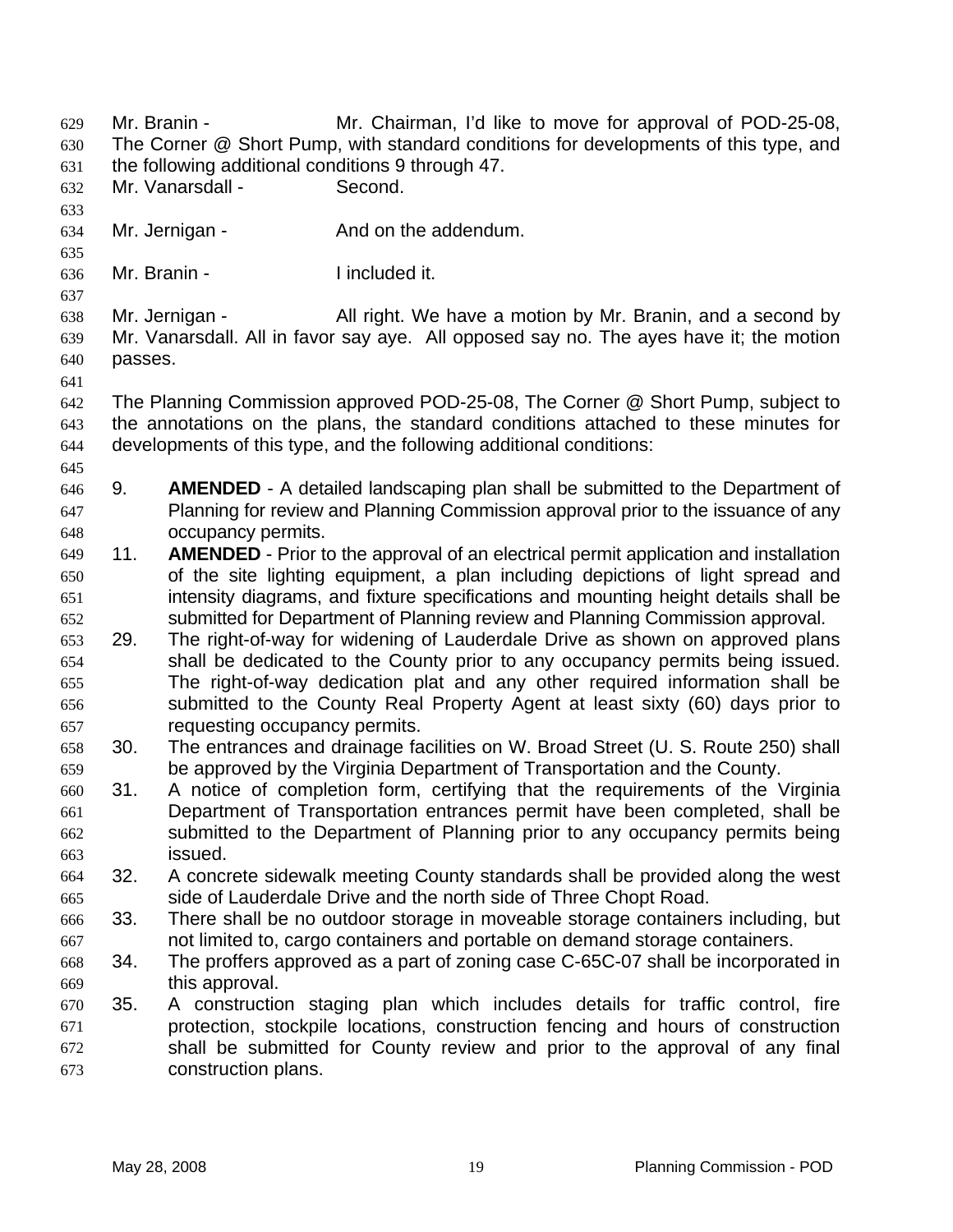- 36. The developer shall install an adequate restaurant ventilating and exhaust system to minimize smoke, odors, and grease vapors. The plans and specifications shall be included with the building permit application for review and approval. If, in the opinion of the County, the type system provided is not effective, the Commission retains the rights to review and direct the type of system to be used. 674 675 676 677 678 679
- 680 681 37. The loading areas shall be subject to the requirements of Chapter 24, Section 24-97(b) of the Henrico County Code.
- 682 683 684 685 38. Approval of the construction plans by the Department of Public Works does not establish the curb and gutter elevations along the Virginia Department of Transportation maintained right-of-way. The elevations will be set by the contractor and approved by the Virginia Department of Transportation.
- 686 687 688 39. Approval of the construction plans by the Department of Public Works does not establish the curb and gutter elevations along the Henrico County maintained right-of-way. The elevations will be set by Henrico County.
- 689 690 691 692 693 694 40. The location of all existing and proposed utility and mechanical equipment (including HVAC units, electric meters, junctions and accessory boxes, transformers, and generators) shall be identified on the landscape plan. All building mounted equipment shall be painted to match the building, and all equipment shall be screened by such measures as determine appropriate by the Director of Planning or the Planning Commission at the time of plan approval**.**
- 695 696 41. Except for junction boxes, meters, and existing overhead utility lines, and for technical or environmental reasons, all utility lines shall be underground.
- 697 698 42. The subdivision plat for Three Chopt Road Extended shall be recorded before any occupancy permits are issued.
- 699 700 701 702 703 43. The limits and elevations of the Special Flood Hazard Area shall be conspicuously noted on the plan and labels "Limits of Special Flood Hazard Area." In addition, the delineated Special Flood Hazard Area must be labeled "Variable Width Drainage and Utility Easement." The easement shall be granted to the County prior to the issuance of any occupancy permits.
- 704 705 44. Only retail business establishments permitted in a B-2 zone may be located in this center.
- 706 707 45. The ground area covered by all the buildings shall not exceed in the aggregate 25 percent of the total site area.
- 708 709 46. No merchandise shall be displayed or stored outside of the building(s) or on sidewalk(s).
- 711 712 713 710 47. Landscape screening, which may include wall sections, shall be provided along the service road behind Building F and the service court behind Building E in order to mitigate visual impacts from Three Chopt Road as determined by the Planning Commission at the time of Landscape Plan review and approval.
- 714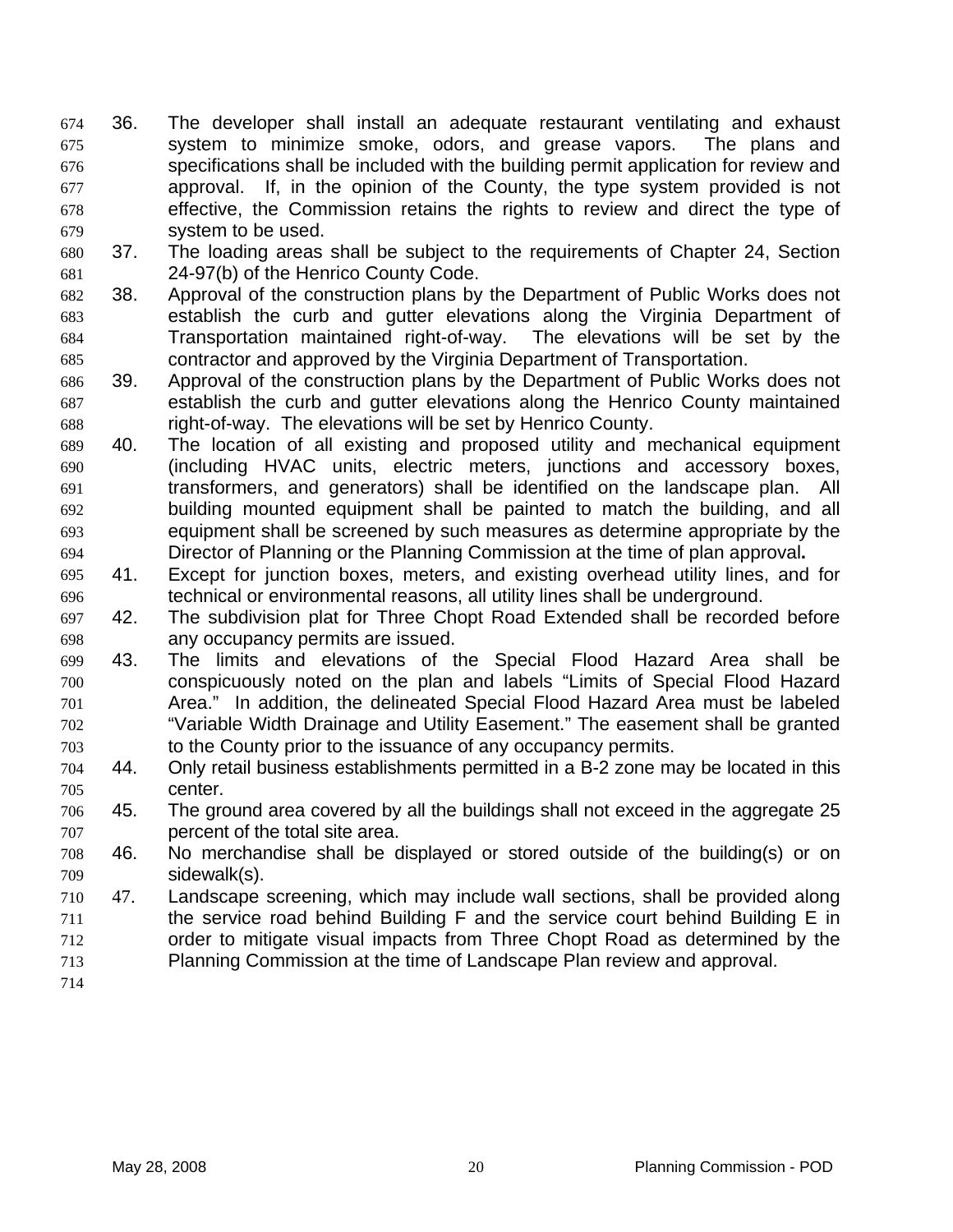### 715 **SUBDIVISION**

716 717 718 719 720 721 722 723 724 725 726 727 728 729 730 731 732 733 734 735 736 737 738 739 740 741 742 743 744 745 746 747 748 749 750 751 SUB-11-08 Three Chopt Road **Extended** (May 2008 Plan) **Timmons Group for W2005 WRL Realty, LLC:** The 2.935-acre site proposed for a public road extension is located on the southwest corner of W. Broad Street (U.S. Routes 250) and Lauderdale Drive on part of parcel 736- 762-2022. The zoning is B-2C, Business District (Conditional) and RTHC, Residential Townhouse District (Conditional) and WBSO, West Broad Street Overlay District. County water and sewer. **(Three Chopt) 0 Lot**  Mr. Jernigan - Is there any opposition to SUB-11-08, Three Chopt Road Extended (May 2008 Plan)? There is no opposition. Mr. Garrison, you may proceed. Mr. Garrison - Good morning again. As part of rezoning case C-65C-07 and for the previously approved POD-25-08, the applicant is required to provide an extension to Three Chopt Road, a major thoroughfare plan road. The plan is consistent with POD-25-08; therefore, staff can recommend approval subject to the annotations on the plan, and the standard conditions for developments of this type. Staff and representatives of the applicant are available to answer any questions that you may have. Mr. Jernigan - All right. Are there any questions for Mr. Garrison from the Commission? Mr. Branin - Thave none. Mr. Jernigan - Ckay. Mr. Branin? Mr. Branin - **Mr. Chairman, I'd like move that SUB-11-08, Three Chopt** Road Extended (May 2008 Plan), be approved subject to the annotations on the plans, standard conditions for zero lot subdivisions served by public utilities, and condition #11. Mr. Archer - Second. Mr. Jernigan - Motion by Mr. Branin, seconded by Mr. Archer. All in favor say aye. All opposed say no. The ayes have it; the motion passes. The Planning Commission granted conditional approval to SUB-11-08, Three Chopt Road Extended (May 2008 Plan), subject to the standard conditions attached to these minutes for subdivisions served by public utilities, the annotations on the plans, and the following additional condition: 11. The proffers approved as part of zoning case C-65C-07 shall be incorporated in this approval.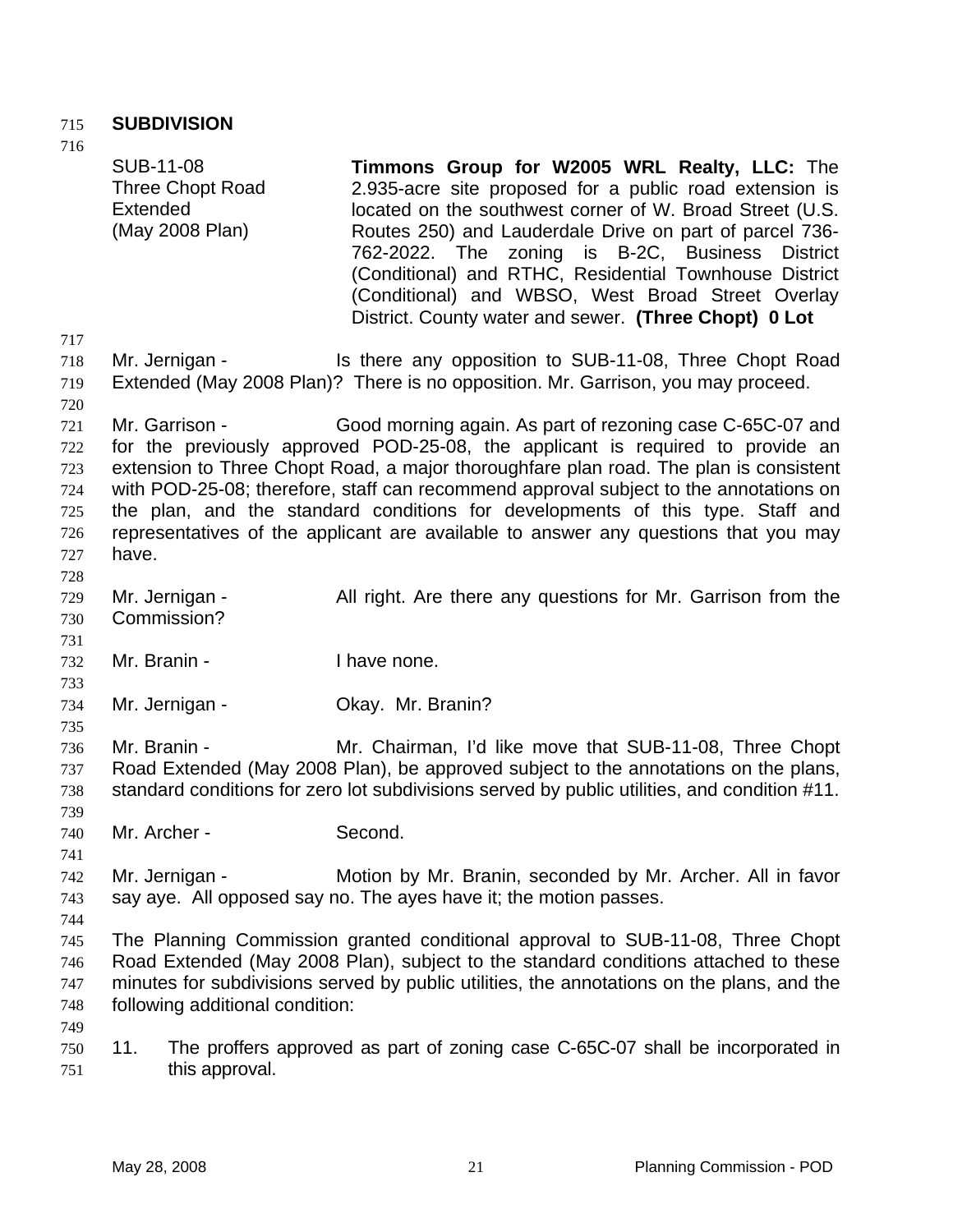Mr. Emerson - Mr. Chairman, the next item on your agenda is the item that was removed from the expedited agenda. It is on page 15. It is POD-31-08, Coastal Towing @ Klockner. 752 753 754

755

#### 756 **PLAN OF DEVELOPMENT**

757

POD-31-08 Coastal Towing @ Klockner – Charles City Road and Klockner Drive **Balzer & Associates, Inc. for D&R Associates, LLC.**  Request for approval of a plan of development, as required by Chapter 24, Section 24-106 of the Henrico County Code, to construct a one-story, 6,000 square foot building for a towing service, with three bays for automotive servicing, and including a storage yard for inoperative vehicles waiting for repairs. The 3.0-acre site is located at the northwest corner of the intersection of Charles City Road and Klockner Drive on parcel 812-711-3575. The zoning is M-1, Light Industrial District and (ASO) Airport Safety Overlay District. County water and sewer. **(Varina)** 

- 758 759 760 Mr. Jernigan - We have opposition on this case. Good morning, how are you this morning?
- 761

763

- 762 Ms. Berndt - Good morning. I'm great, thanks.
- 764 765 766 767 768 769 As you can see, you have a revised staff plan in your addendum that shows that all vehicle storage areas will be outside of the required setbacks and the 50-foot transitional buffer adjacent to the A-1 property. Otherwise, the property is surrounded by M-1 zoning. The vehicle storage area is fully enclosed within a seven-foot opaque fence. That's required by code, that it's screened and fully enclosed. The use is permitted within the M-1 zoning.
- 770

771 772 773 774 775 Staff is recommending approval subject to the annotations on the plans, the standard conditions for developments of this type, and additional conditions listed in your agenda. The applicant's representative, Andrew Bowman, is here from Balzer and Associates, if you have any questions for him, and I'm happy to answer any questions that the Commission may have of me.

- 776 777 778 779 780 Mr. Jernigan - Ckay. Are there any questions for Ms. Berndt from the Commission? All right. I think what I'll do is hear from the opposition first. Okay, thank you. Ma'am, you may come down now. Good morning. Would you state your name for the record, please?
- 781

| 782 | Ms. Arnold -   | Nancy Arnold, 2210 Charles City Road.                      |
|-----|----------------|------------------------------------------------------------|
| 783 |                |                                                            |
| 784 | Mr. Jernigan - | Before you get started, Mr. Emerson, would you explain the |
| 785 | quidelines?    |                                                            |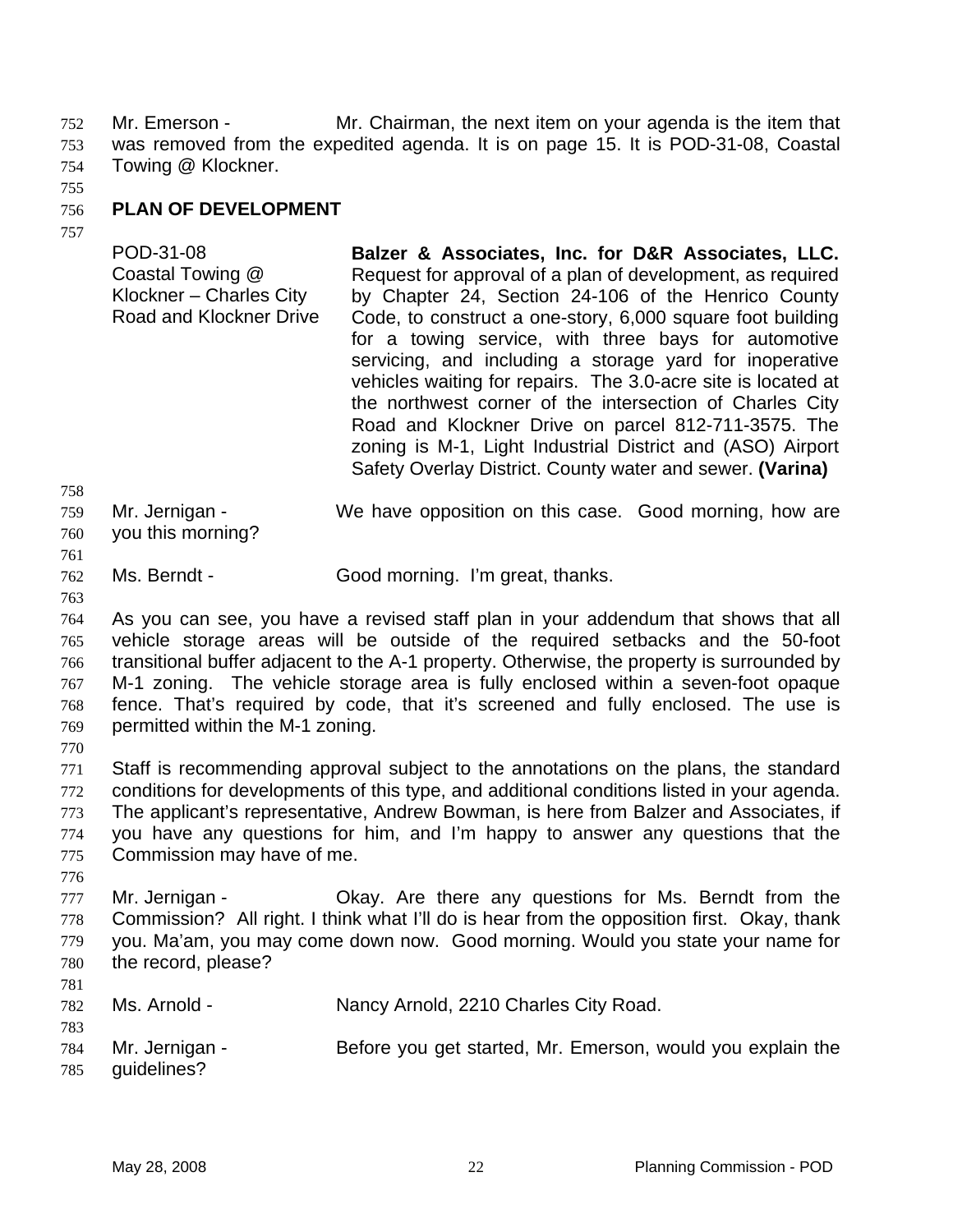Mr. Emerson - Yes sir, Mr. Chairman. The public hearing guidelines, that the Commission follows, allows the applicant 10 minutes to present the request, and time may be reserved for responses to testimony. Opposition is allowed 10 minutes to present its concerns. Commission questions do not count into the time limits, and the Commission may waive the limits for either part at its discretion. 786 787 788 789 790

792 Mr. Jernigan - Thank you. Okay, ma'am, you may proceed.

794 795 796 797 798 799 800 801 802 803 804 805 Ms. Arnold - The My property joins this property. They have a Coastal about a mile up the road from me, and I've seen it. He's been cited with many, many violations. It's noisy. They want to bring tractor-trailers in that are wrecked to repair them. He does not leave them 30 days like you're supposed to; he does it much longer. He wants to put a pumping station to pump gas, which he told me. It's noisy. We have small children in the neighborhood. They're going to be interested in tractor-trailers. It's going to make it so that there's more thievery in the neighborhood. We won't be able to give our property away, we really won't, in the future. It's not a good idea. I'm not M-1. It says the surrounding property was all M-1. No, it's not. They do not have sewage in this area either. It states they have sewage and water; they don't. We have no sewage; we have septic tanks. He has to hook up to the post office, which they've never allowed anybody else to do.

806

791

793

807 808 809 810 811 812 813 Mr. Jernigan - All right. Let me clear up a couple of things on it first. The zoning is M-1, which has been from some years ago. It was a zoning case then, so as long as they do what's required by code, there's not much that we can do on that. The Coastal down the road has had some problems. We just had a meeting probably within the last three or four weeks where they're clearing up a lot of things up there. They've had the inspectors out there and met with them. We've met here. They're cleaning that site up.

814

815 816 817 The filling station is not going to be his; it's Little Oil Company. They've already approached me and talked to me about that, about having an unmanned service center there. That's not part of his operation; that's Little Oil Company, Lloyd Little.

818

819 820 821 I met with these people and they showed me the building. They've put brick on it to try to make it look better for the neighborhood. But by law, as long as they meet code, we can't deny it.

- 823 Ms. Arnold - The Research Human I know that.
- 824

828

822

- 
- 825 826 827 Mr. Jernigan - They follow the codes of Henrico—If they're doing something that's wrong, then we can go down and cite them and get it straight, but we just can't turn it down.

829 830 831 Ms. Arnold - They're going to be bringing tractor-trailers in, day and night. It's right at my bedroom window. The noise is going to be—It's enough we have the BFI trucks going up and down, but that's public, that's for the public. The tractor-trailers?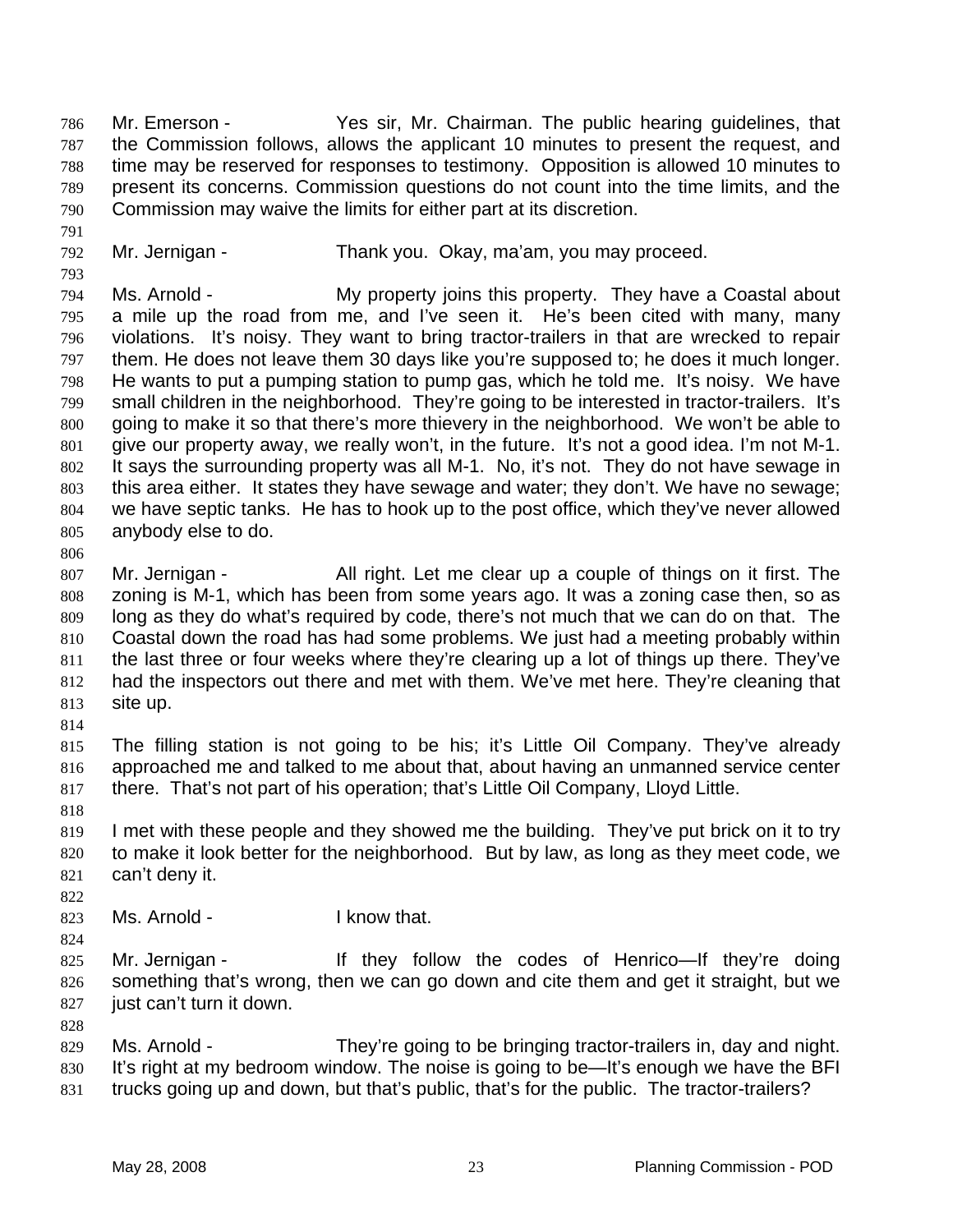Mr. Jernigan - I understand your situation and, like I said, that property was zoned M-1 many years ago. Your property, which is right next door, when you do sell that property, it will be for a business and not for residential. 832 833 834 835 836 837 838 839 840 841 842 843 844 845 846 847 848 849 850 851 852 853 854 855 856 857 858 859 860 861 862 863 864 865 866 867 868 869 870 871 872 873 874 875 876 877 Ms. Arnold - Ch, I know that, I know that. Mr. Jernigan - That follows the trend along Charles City Road. Ms. Arnold - Yes. Well, I told him to buy my property if you want to do this and just extend yours. I don't want to be next to it, and nobody else does either. [Several people talking off mike.] Mr. Jernigan - The You all will have to—You can come down. All these hearings are taped, so I'll have to get you down here to pick you up on the microphone. Ms. Arnold - The I know we can't stop them, and I know progress goes on, but we won't be able to give our property away. Mr. Jernigan - Not really because when you do sell your property, as I said, I'll be sold for commercial. Nobody's going to buy it for residential, you're right, but somebody will buy it for commercial. Ms. Arnold - I know that. Their property has been for sale for about 20 years before the last person bought it. He was going to put storage units there, which was no problem. Nobody objected. Then he decided that he wasn't going to. Everybody that's owned that property has not been able to do what they wanted to do with it for some reason. Then he got rid of it and sold it to Coastal. There's a drainage problem there terrible. There's a ditch that goes all the way across my property and all the way across this property that Coastal has. It's this deep. If he fills that ditch in, all that property is going to flood. Mr. Jernigan - That's handled through Public Works. They're going to make sure. That's one thing that the engineers have to do. They have to prove an outfall for any drainage water that comes off, so that's all handled by Public Works. They make sure that it'll work before they give them their okay to do the project. Ma'am, state your name, please. Ms. Sharpe - The Sharpe. I'm at 2211 Charles City Road. Mr. Jernigan - What's your last name? Ms. Sharpe - Sharpe. Mr. Jernigan - Ckay. Thank you.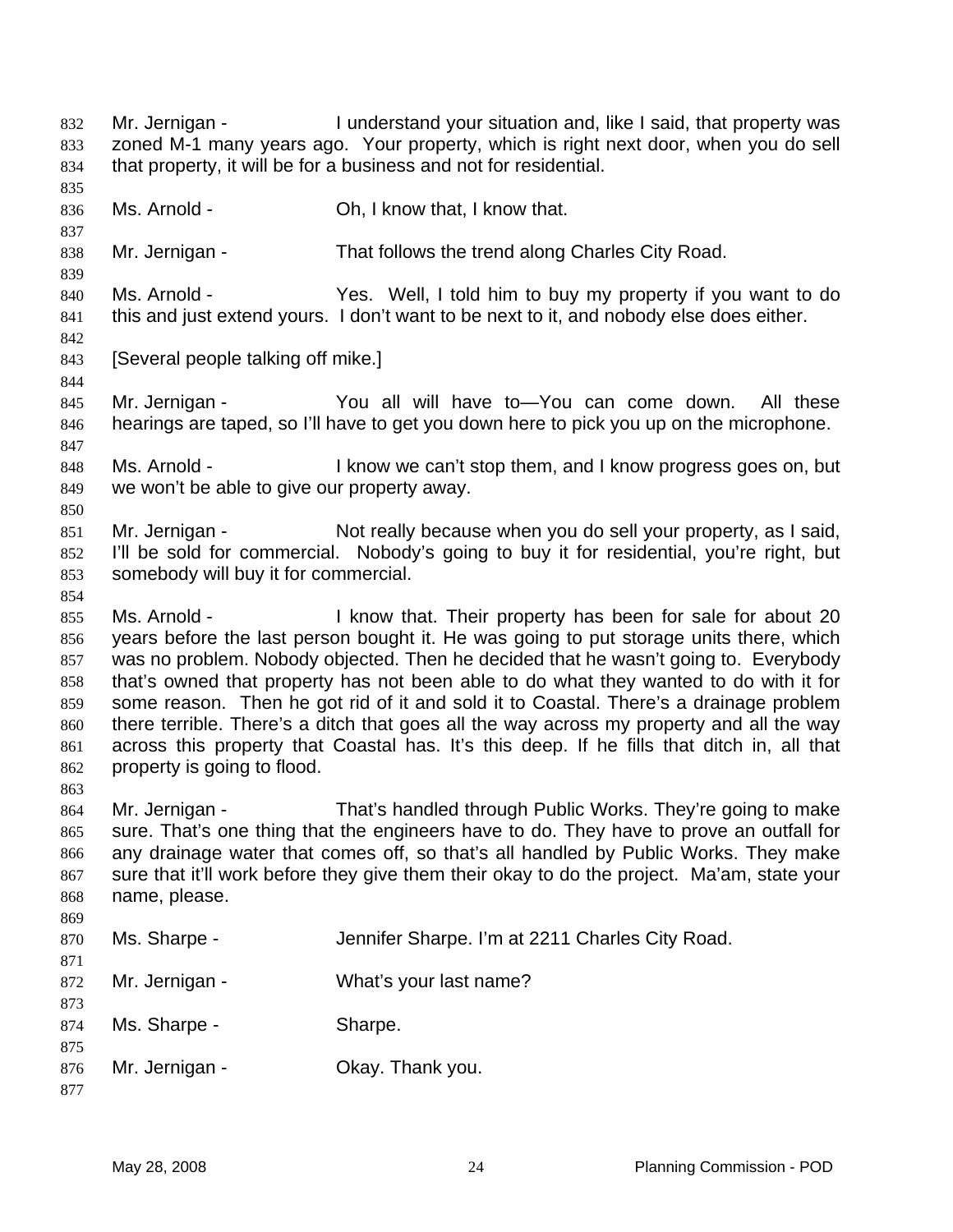Ms. Sharpe - The My property is right directly across the street from Ms. Arnold. What's that going to do to that whole subdivision's property value when it comes time to resell? No business is going to come in and buy just one piece of property that's across the street surrounded by other houses; the land's not big enough for it. It's going to depreciate all of our value. 878 879 880 881 882 883 884 885 886 887 888 889 890 891 892 893 894 895 896 897 898 899 900 901 902 903 904 905 906 907 908 909 910 911 912 913 914 915 916 917 918 919 920 921 922 923 Mr. Jernigan - Well, as I stated to Ms. Arnold— Ms. Sharpe - Not to mention, like she was saying, the noise from the tractor-trailers. I have four children—6, 8, 11, and 16. That's going to affect their sleeping from the lights, and the traffic, and the noise in the middle of the night bringing in the tractor-trailers. As far as this place up the street, it's an eyesore that is not hidden at all. The fence is rickety, it's broken. It's an eyesore. Mr. Jernigan - They're having to get that cleaned up. As I've said, the County's been out there numerous times, and working with them now to get that operation straight. My hands are tied on this. By code, I can't deny it. Ms. Sharpe - So, basically, we have to deal with it, and deal with the depreciation of our property value. Mr. Jernigan - As I stated with Ms. Arnold, in the future, whoever buys that property— Ms. Sharpe - I've been living at that house my whole life. My whole life I've lived there. It was my parents' house and it was left to me. We've been waiting all this time for someone to do that, which has not happened. How long is it going to be? Ms. Arnold - The Yes, we thought BFI would buy. Ms. Sharpe - Yes. I'm 33 years old, and nothing has been done on it. BFI came in, Henrico County Landfill came in when I was little. "Oh, we're only going to be here this amount of time and we'll be out. What are we supposed to do with it? Nothing but sit here and just wait forever. Ms. Arnold - Ch, they can drop our real estate taxes. Mr. Jernigan - Well, if you feel the house isn't worth what it's assessed, you can go to the Real Estate Board and try to get them to reduce it for you. That's one thing. There is nothing that I can do legally to prevent somebody coming in that meets code. Mr. Branin - Mr. Chairman, can I ask a question of Ms. Sharpe and Ms. Arnold? I hope you understand what it was zoned prior, that it's M-1, and it meets code, so there's nothing that we can do to prevent M-1 from going in there. What would you guys like to see done—other than it not going in there—to help protect you?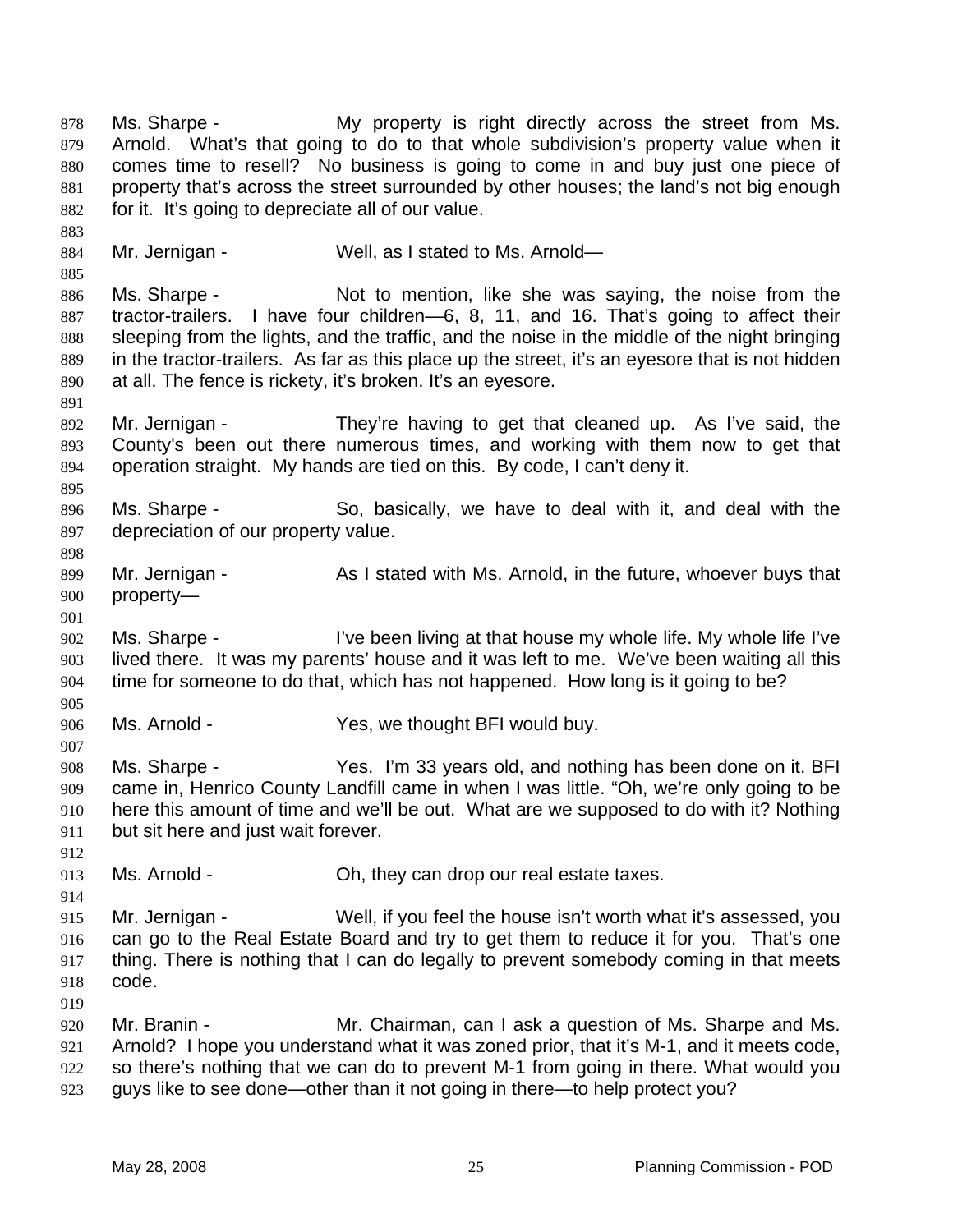Ms. Sharpe - The State of the a quieter business. He's directly across the street. 924 925 926 927 928 929 930 931 932 933 934 935 936 937 938 939 940 941 942 943 944 945 946 947 948 949 950 951 952 953 954 955 956 957 958 959 960 961 962 963 964 Mr. Branin - The Mustim asking is, you see problems with the other Coastal—fencing wise, treeline wise—what would be better? What the Chairman is saying is that it meets all the criteria business-wise that that land has been approved for. So, how can we help you ensure quality of life? If the business is coming there, what can we do to help protect you better? Ms. Sharpe - Put in a quieter business. Something that isn't going to be operating at all hours of the night. A fence isn't going to stop the noise. Ms. Arnold - I bet a proper fence all the way around it would help. Mr. Jernigan - The Mustings that. It's a seven-foot fence all the way around. Ms. Sharpe - But that's still not going to stop the noise. Ms. Arnold - Yes, I know. When a tractor-trailer comes in off of Charles City Road and tries to make that turn— Ms. Sharpe - The road's not wide enough. Ms. Arnold - —right there on Charles City Road, it's not wide enough. You don't know the number of times that a tractor-trailer tried to make that turn, goes into a ditch. Then we have to hear the sirens, the police, the wreckers trying to get it out. This has happened numerous times, and recently. They come in off Klockner and they go right into the ditch, right in front of somebody's house. They can't make that turn; it's not wide enough. So, he's going to have to not come in off of Klockner onto Charles City Road. They're going to have to go back the other way. It'll cut down on the sirens, the police, and at 12:00 at night trying to get the tractor-trailer out of the ditch. This happens a lot. Unless they're going to widen Charles City Road, which I don't think they're going to do anytime soon. Mr. Jernigan - I don't think there are any plans for that. Ms. Arnold - I know we can't stop it, and I know you have to approve. I know that. But still. And her kids. Little kids love tractor-trailers. They're going to be running over. We've already got some thievery in the neighborhood. This is just going to increase it. People are going to be going in there and stealing aluminum and copper from his facility. I don't even know if it's going to have an on-site person there to take

965 966 967 968 care of it at night, which he's going to almost have to do because it's going to create a lot of problems. I know we can't stop it, but there are things they can do to cut down on some the noise. He's going to have to have an on-site person there day and night to take care of it.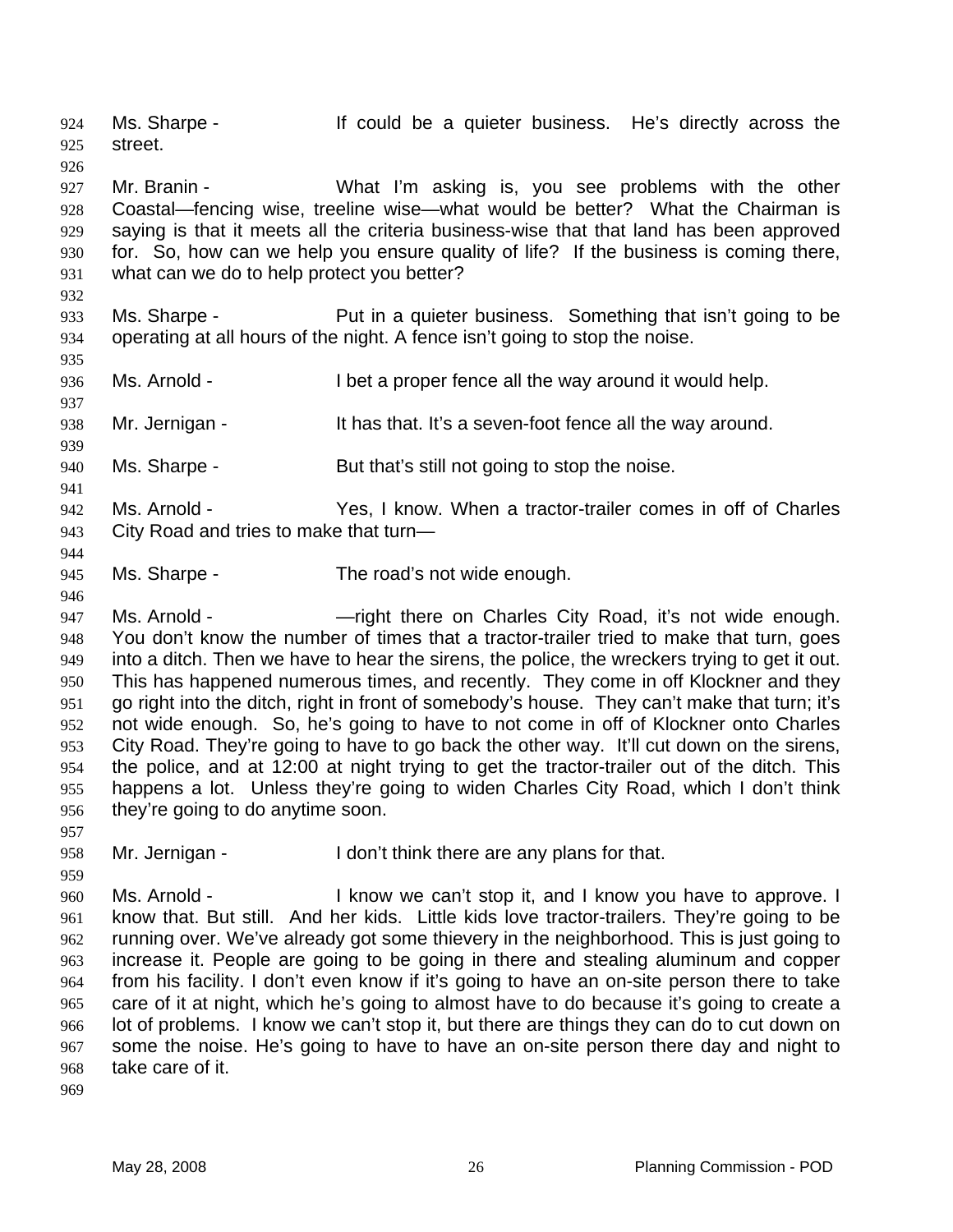970 Mr. Jernigan - Thieves we can't stop. 971 972 973 974 975 976 977 978 979 980 981 982 983 984 985 986 987 988 989 990 991 992 993 994 995 996 997 998 999 1000 1001 1002 1003 1004 1005 1006 1007 1008 1009 1010 1011 1012 1013 1014 1015 Ms. Arnold - Yes, I know. Mr. Jernigan - They have the seven-foot fence around it. As Mr. Branin said, is there anything else that we can do that would help you out. I can't control the noise. If somebody wrecks on the road, comes through there and turns shallow, we can't— Ms. Arnold - Maybe just pulling during the night, not all night long. Mr. Emerson - Mr. Chairman, we have exceeded the ten minutes at this point. As you stated, the code is pretty explicit. This is an unrestricted zoning, and the Commission does have certain parameters that they can examine. While many of the concerns raised are valid, we can't address them, as you stated. Mr. Jernigan - Do you have anything else to say, ma'am? Ms. Arnold - No I don't. Mr. Jernigan - All right. I do appreciate you coming down. I want you to understand our position on this. Ms. Arnold - I do understand. Mr. Jernigan - I've looked this over. It's been quite a while. They are limited to the amount of things that they can do. They are a storage yard. They have been cited before because they've had vehicles in there longer than 30 days on the other operation. The problem with that is insurance companies don't always have their things straight in 30 days. This creates a problem for everybody and it trickles on down. If you have problems with anything that—I can't say noise. If they're pulling somebody in at 2:00 in the morning, I can't do anything. They haul for Henrico County, too. They're on the call list. Ms. Arnold - I understand, I do. I understand all that. We were just trying to cut down on some of the problem, and to make it as decent looking as possible, so it won't depreciate our property so much. We have a storage unit next door. You don't even know they're there. I mean a warehouse. They have tractor-trailers. You wouldn't even know they were there. They're not noisy. Most of what they do is during the day, and it's all enclosed. No problem. Mr. Jernigan - Ms. Arnold, I appreciate you coming down. Ms. Arnold - Chay, thank you. Mr. Jernigan - Thank you so much.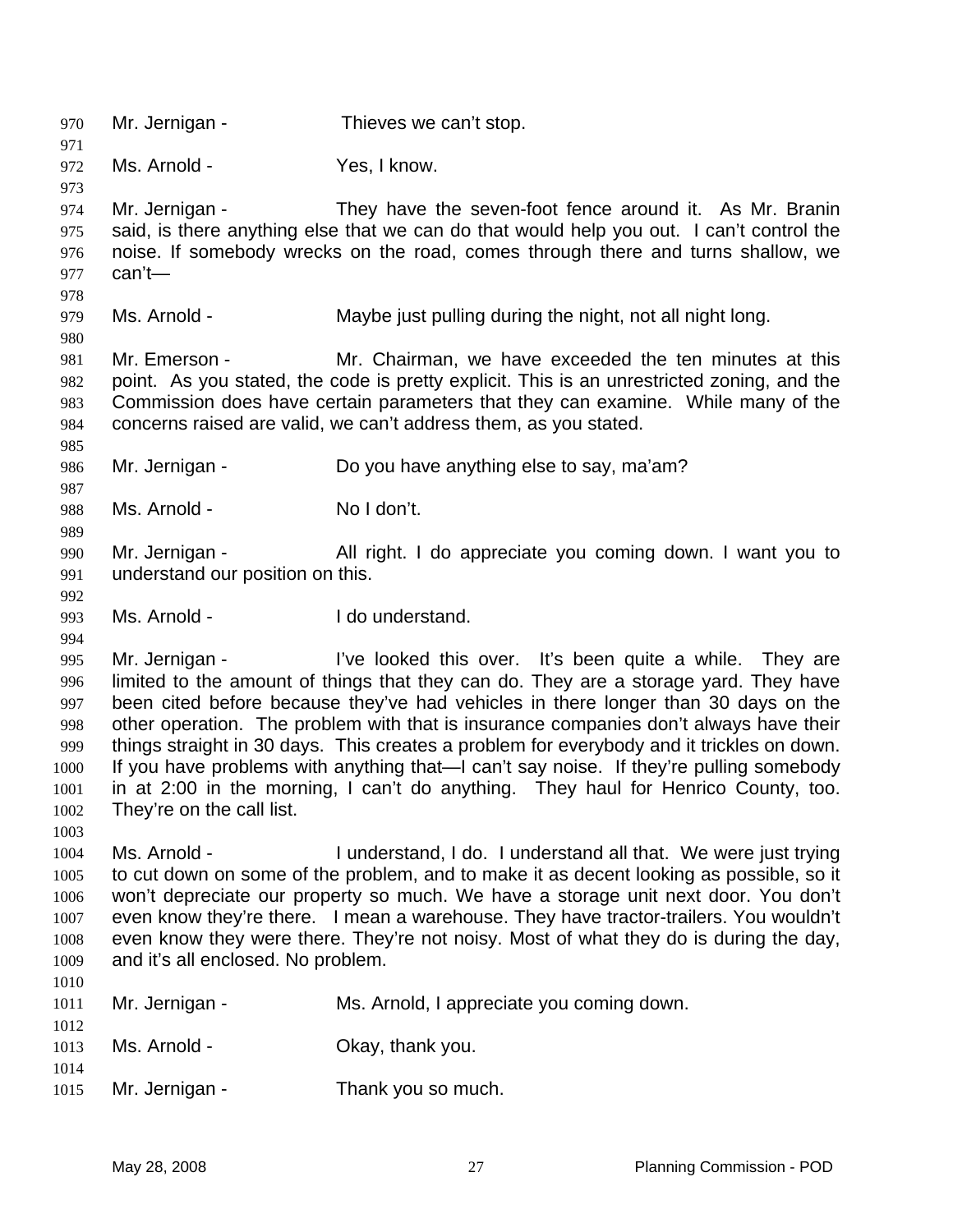| 1016<br>1017                         | Mr. Vanarsdall -                                            | We do have some conditions on here, such as no outside<br>storage. You might want to ask her to show you those conditions.                                                                                                                                |
|--------------------------------------|-------------------------------------------------------------|-----------------------------------------------------------------------------------------------------------------------------------------------------------------------------------------------------------------------------------------------------------|
| 1018<br>1019<br>1020                 | Mr. Jernigan -                                              | All right. Is the applicant here?                                                                                                                                                                                                                         |
| 1021<br>1022                         | Mr. Branin -                                                | Yes.                                                                                                                                                                                                                                                      |
| 1023<br>1024                         | Mr. Jernigan -                                              | He is here.                                                                                                                                                                                                                                               |
| 1025<br>1026                         | Mr. Bowman -                                                | Good morning.                                                                                                                                                                                                                                             |
| 1027<br>1028                         | Mr. Jernigan -                                              | Good morning.                                                                                                                                                                                                                                             |
| 1029<br>1030                         | Mr. Bowman -                                                | Andrew Bowman with Balzer and Associates.                                                                                                                                                                                                                 |
| 1031<br>1032<br>1033                 | Mr. Jernigan -                                              | Is there anything that you can add into this? That's why I<br>had them come down first, so we can address any concerns.                                                                                                                                   |
| 1034<br>1035<br>1036<br>1037<br>1038 | Mr. Bowman -<br>very closely with this new business of his. | Right. If there are any technical questions that they have, I'll<br>be more than happy to answer those. I think you explained it very well, the previous<br>meetings we've had with Danny with Coastal. He's well aware that he'll be watched             |
| 1039<br>1040                         | Mr. Jernigan -                                              | Okay. Any questions for the applicant?                                                                                                                                                                                                                    |
| 1041<br>1042<br>1043<br>1044<br>1045 | Mr. Archer -<br>a nuisance anyway.                          | No, but I just wanted to add that in view of what you've heard<br>here today, could you sort of get with your client and just have them in some way try to<br>reassure these people that they'll do the best that they can to try to keep this from being |
| 1046<br>1047                         | Mr. Bowman -                                                | Absolutely.                                                                                                                                                                                                                                               |
| 1048<br>1049                         | Mr. Jernigan -                                              | Are you familiar with the ditch in the back?                                                                                                                                                                                                              |
| 1050<br>1051<br>1052                 | Mr. Bowman -                                                | It's actually in the front of the property. It doesn't affect this<br>project, but it may come up on the Little Oil project, though.                                                                                                                      |
| 1053<br>1054                         | Mr. Jernigan -                                              | Okay. So, it's not in with Coastal.                                                                                                                                                                                                                       |
| 1055<br>1056                         | Mr. Bowman -                                                | No.                                                                                                                                                                                                                                                       |
| 1057<br>1058                         | Mr. Jernigan -                                              | All right, thank you.                                                                                                                                                                                                                                     |
| 1059<br>1060                         | Mr. Bowman -                                                | No problem.                                                                                                                                                                                                                                               |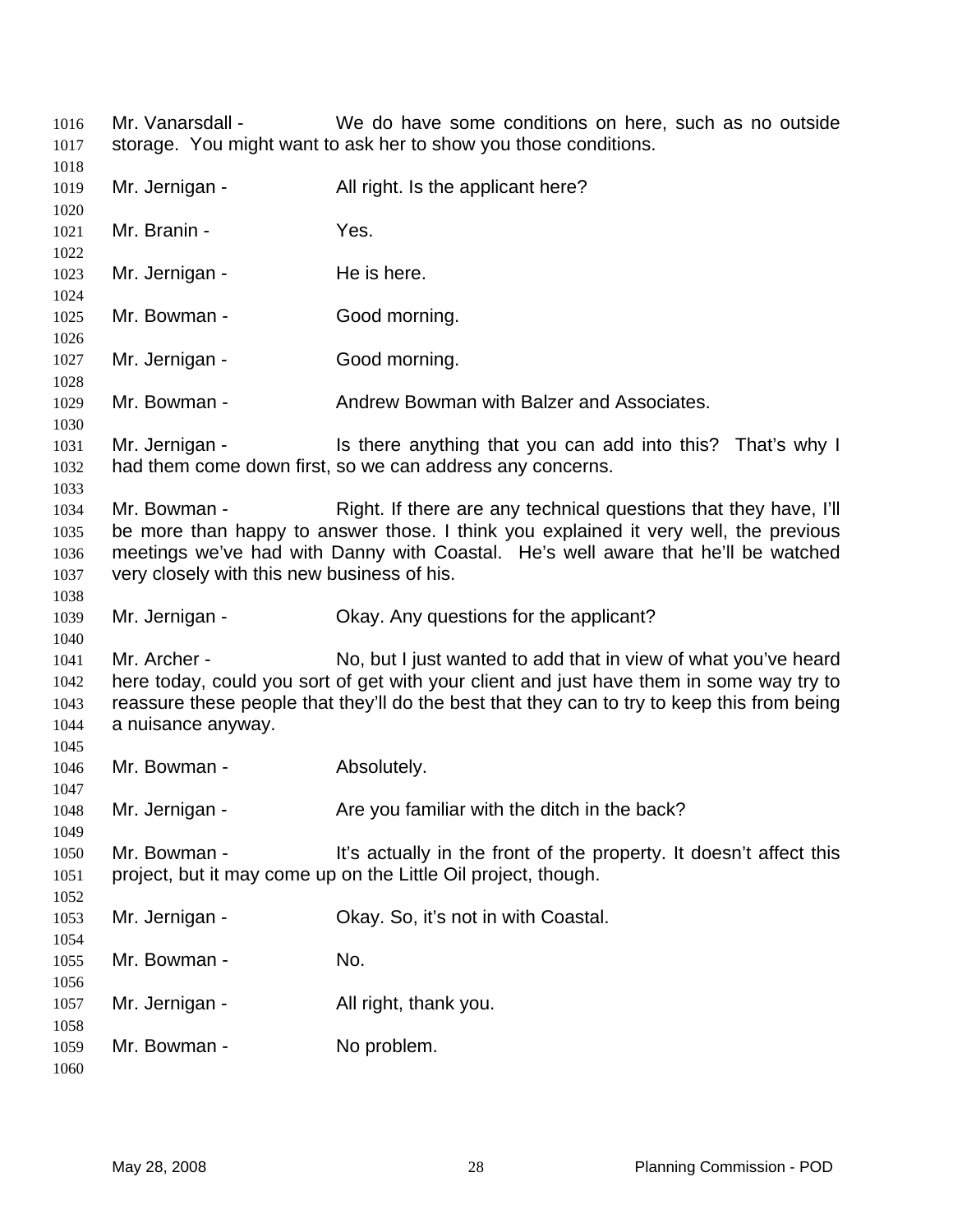Mr. Jernigan - With that, I would like to move for approval of POD-31-08, Coastal Towing @ Klockner and Charles City Road, subject to the standard conditions for developments of this type, the following additional conditions #29 through #35, and on the addendum. 1061 1062 1063 1064

1065 1066

1067

Mr. Branin - Second.

1068 1069 Mr. Jernigan - **Motion by Mr. Jernigan, seconded by Mr. Branin. All in favor** say aye. All opposed say no. The ayes have it; the motion passes.

1070

1071 1072 1073 1074 The Planning Commission approved POD-31-08, Coastal Towing @ Klockner and Charles City Road, subject to the annotations on the plans, the standard conditions attached to these minutes for developments of this type, and the following additional conditions:

- 1075
- 1076 29. All repair work shall be conducted entirely within the enclosed building.
- 1077 30. Outside storage shall not be permitted.
- 1078 1079 1080 31. There shall be no outdoor storage in moveable storage containers including, but not limited to, cargo containers, truck trailers, and portable on demand storage containers.
- 1081 1082 1083 32. Approval of the construction plans by the Department of Public Works does not establish the curb and gutter elevations along the Henrico County maintained right-of-way. The elevations will be set by Henrico County.
- 1084 1085 1086 1087 1088 33. The location of all existing and proposed utility and mechanical equipment (including HVAC units, electric meters, junction and accessory boxes, transformers, and generators) shall be identified on the landscape plans. All equipment shall be screened by such measures as determined appropriate by the Director of Planning or the Planning Commission at the time of plan approval**.**
- 1089 1090 1091 34. Storage of damaged and inoperable vehicles is limited to a maximum of 30 days provided they are located within an enclosed area and screened by an opaque fence from public view.
- 1092 35. Dismantling of vehicles shall not be permitted on site.
- 1093

1094 **PLAN OF DEVELOPMENT** 

1095

POD-29-08 Mt. Olive Baptist Church – 8775 Mount Olive Avenue (POD-21-01 Revised) **Carter Design for Mt. Olive Baptist Church:** Request for approval of a plan of development, as required by Chapter 24, Section 24-106 of the Henrico County Code, to construct a one-story, 15,883 square foot fellowship hall for an existing church. The 8.64-acre site is located at the terminus of Mt. Olive Avenue, approximately 740 feet from the intersection with Mountain Road on parcel 781-760- 9426. The zoning is R-3, One-Family Residence District. County water and sewer. **(Fairfield)**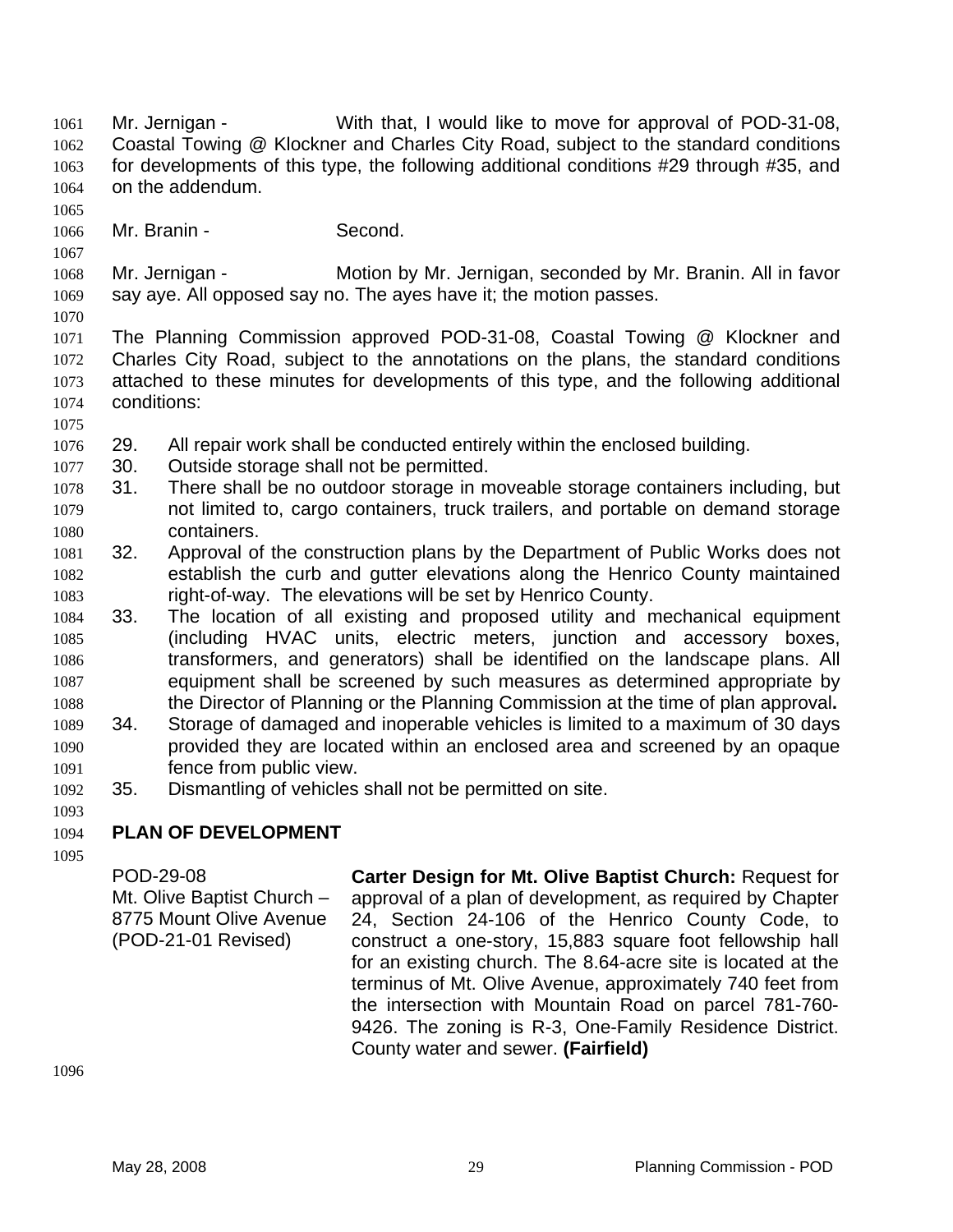Mr. Jernigan - Is there any opposition to POD-29-08, Mt. Olive Baptist Church (POD-21-01 Revised)? There is no opposition. Good morning, Mr. Pambid. 1097 1098 1099 1100 1101 1102 1103 1104 1105 1106 1107 1108 1109 1110 1111 1112 1113 1114 1115 1116 1117 1118 1119 1120 1121 1122 1123 1124 1125 1126 1127 1128 1129 1130 1131 1132 1133 1134 1135 1136 1137 1138 1139 1140 1141 1142 Mr. Pambid - Good morning ladies and gentlemen of the Commission. The proposed fellowship hall will be in addition to an existing 800-seat sanctuary, which was approved by the Planning Commission with POD-21-01 on March 28, 2001. The original sanctuary that existed prior to the construction of POD-21-01 will be demolished in order to make room for this new fellowship hall. Major components of the floor plan include three classrooms, a library and media area, offices, a kitchen, storage space, and a banquet hall with platform. The proposed building and the new recently constructed sanctuary—POD-21-01—were designed by the DG Group and will be similar in style, colors, and materials to the existing sanctuary. That's a picture of POD-21-01. An annotation on the staff plan suggests that the frame shed should be removed, and staff believes that this is no longer necessary. With the exception of the frame shed annotation, staff recommends approval subject to the annotations on the plans, the standard conditions for developments of this type, and conditions 29 through 31 in your agenda. I'm happy to answer any questions you may have, and Michele Carter with Carter Design, Wayne Redman with Mt. Olive Church, and Roy Delph with the DG Group are also here to answer any questions. That concludes my presentation. Mr. Jernigan - The Are there any questions for Mr. Pambid from the Commission? All right. Thank you, Mr. Pambid. Mr. Pambid - Thank you, sir. Mr. Archer - I do have one. For the record, do we need to remove that annotation referring to the shed? Mr. Pambid - That was part of my staff report. If you want to include that in your motion, that would be an acceptable— Mr. Archer - Does it do anything if we leave it in there? It's a moot point, it seems like, right? Mr. Pambid - I think just to cover it, we should probably put that in the motion as well, to just have that annotation removed, and we will make that change. Mr. Archer - Ckay, that's what I'll do. Thank you, Lee.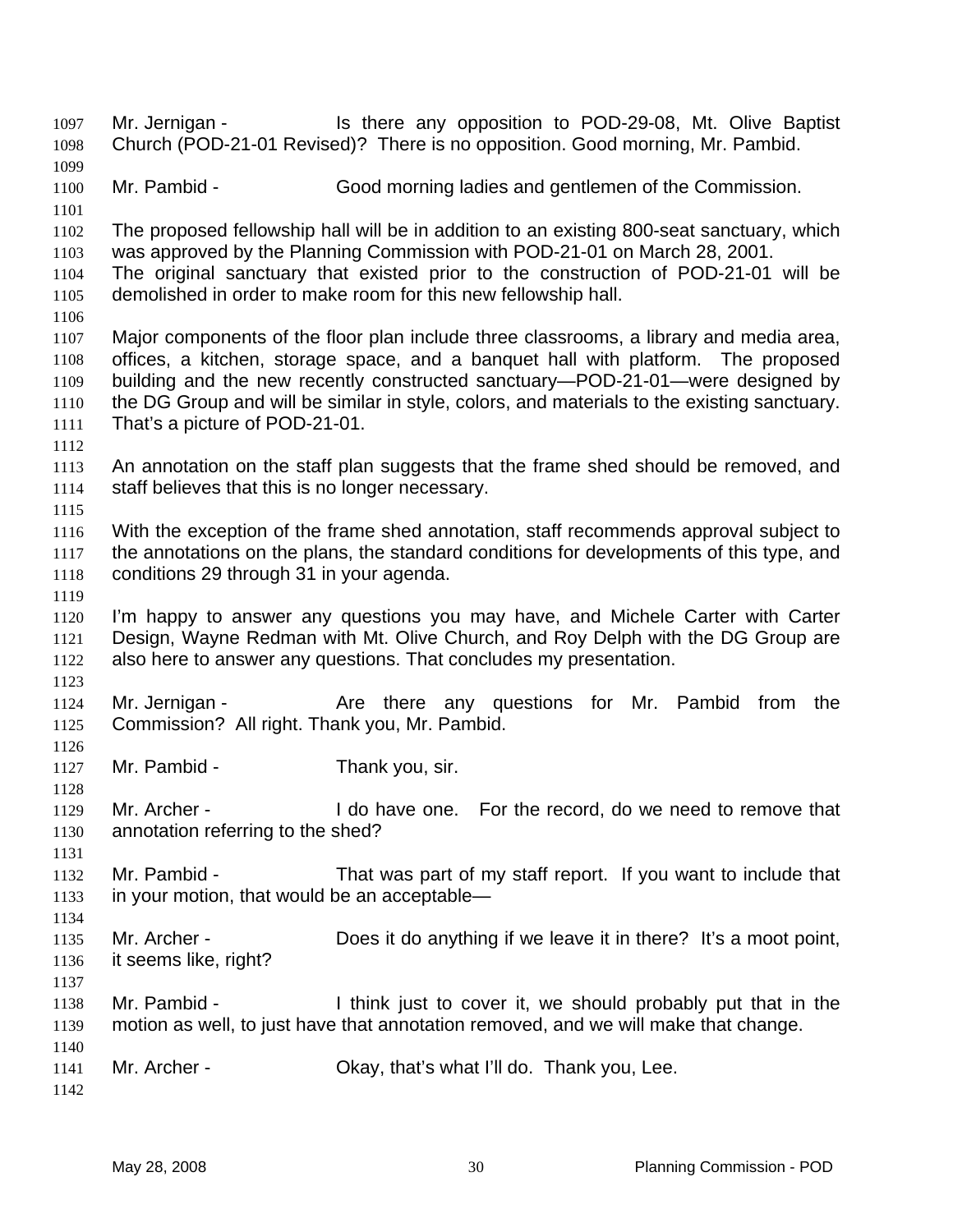1143 Mr. Pambid - Yes sir. 1144 1145 1146 1147 1148 1149 1150 1151 1152 1153 1154 1155 1156 1157 1158 1159 1160 1161 1162 1163 1164 1166 1167 1168 1169 1170 1171 1172 1173 1174 1175 1176 1177 1178 1179 1180 1181 1182 1183 1184 1185 1186 1187 1188 Mr. Archer - Thave nothing else. Mr. Jernigan - **Okay. Thank you, Mr. Pambid.** Mr. Archer - All right, Mr. Chairman. With that, I move for approval of POD-29-08, Mt. Olive Baptist Church (POD-21-01 Revised), subject to the annotations on the plans (with the exception of the annotation removing the frame shed), the standard conditions for developments of this type, and the additional conditions 29 through 31. Mr. Vanarsdall - Second. Mr. Jernigan - Motion by Mr. Archer, seconded by Mr. Vanarsdall. All in favor say aye. All opposed say no. The ayes have it; the motion passes. The Planning Commission approved POD-29-08, Mt. Olive Baptist Church (POD-21-01 Revised), subject to the annotations on the plans (with the exception of the annotation removing the frame shed), the standard conditions attached to these minutes for developments of this type, and the following additional conditions: 1165 29. Outside storage shall not be permitted. 30. The existing utility easement in conflict with the proposed fellowship hall building footprint shall be vacated prior to approval of the building permit for the said building. 31. The location of all existing and proposed utility and mechanical equipment (including HVAC units, electric meters, junction and accessory boxes, transformers, and generators) shall be identified on the landscape plans. All equipment shall be screened by such measures as determined appropriate by the Director of Planning or the Planning Commission at the time of plan approval**.** Mr. Emerson - Mr. Chairman, that completes the public hearing for today. The next item on your agenda is the approval of the minutes from the April 23, 2008 meeting. **APPROVAL OF MINUTES: April 23, 2008**  Mr. Jernigan - I had one correction on page 18, line 651. It would be "I think," not "I'm think." It's "I think." Mr. Archer - Line—What was it again? Mr. Jernigan - 651 where it says, "I'm think," right in the beginning. Strike the "m." Mr. Archer - Okay.